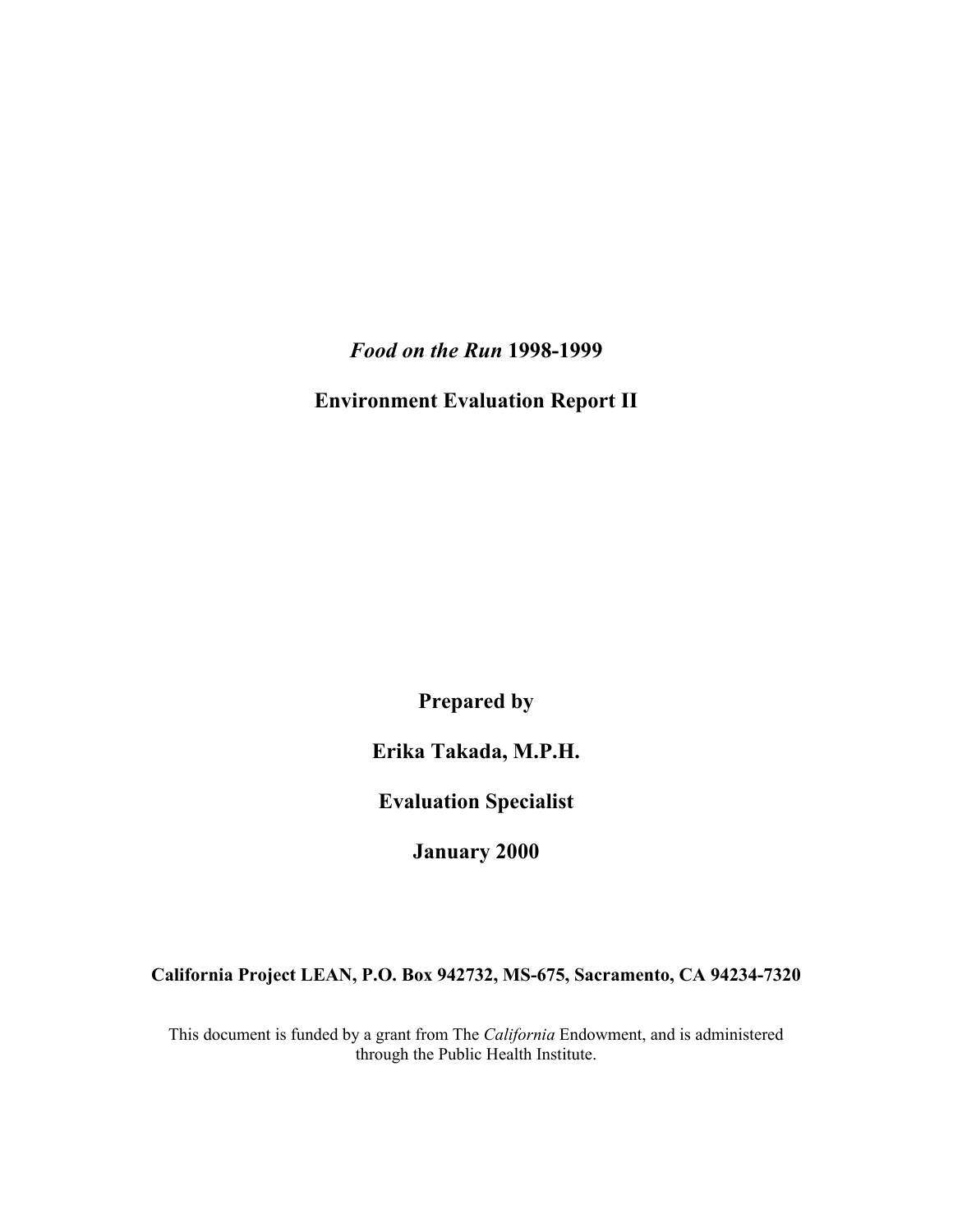# *EXECUTIVE SUMMARY*

## **PROGRAM BACKGROUND**

*Food on the Run* (FOR) is a high school student advocacy project to promote healthy eating and physical activity organized by California Project LEAN (Leaders Encouraging Activity and Nutrition), a program of the California Department of Health Services and the Public Health Institute. Its mission is to increase healthy eating and physical activity among teens as a way to improve health and reduce the risk of chronic disease. The goals of FOR are to conduct a high-school based program that:

- Prompts high school students to advocate for additional healthy food and physical activity options in their community.
- Advances policy and environmental changes that promote healthy eating and physical activity options in the school and surrounding community.
- Motivates students to eat healthier and engage in more physical activity.

*Food on the Run* operates in 30 low-income high schools across the state of California. In carrying out its work, FOR's primary target audience is multiethnic underserved high school students. Secondary target audiences include families, school staff, community leaders and policymakers.

## **INTRODUCTION**

Each year Environment Surveys are conducted as a part of California Project LEAN's (CPL) on-going *Food on the Run* (FOR) evaluation process. This is the second annual report of the Environment Survey Evaluation. The environment survey is only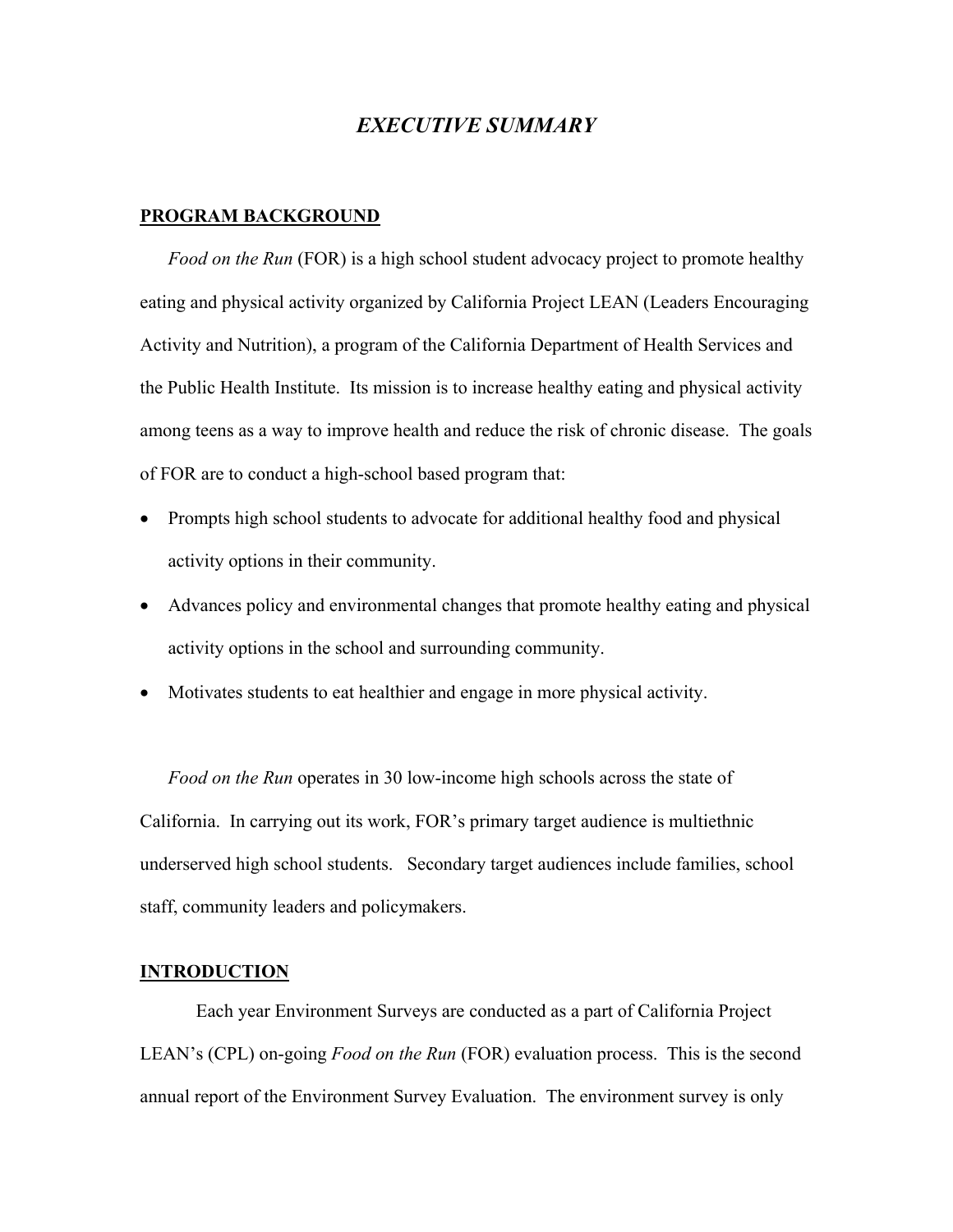one part of the entire CPL evaluation plan, but is a vital component. There are two main purposes of the environment evaluation:

- 1) To assess the eating and physical activity environment of the *Food on the Run* high schools with particular attention to the access and promotion of healthy options.
- 2) To determine the level at which *Food on the Run* is addressing adolescent nutrition and physical activity issues at high school campuses.

The environment survey does serve as a valuable, basic needs assessment tool, but more importantly it is a tool that allows each FOR site to collect the information necessary to create the platform for policy and environmental changes, as well as to monitor changes in that area.

The objective of environmental and policy change efforts is to strategically target factors in the high school environment that contributes to the poor heath status of teens. Individual attempts to change lifestyle behaviors are more successful when the environment supports the behavior. By making changes in school environments and to school-based practices related to nutrition and physical activity, support for healthy behavior can be strengthened. Environmental and policy change efforts are essential components to a population-based approach to the primary prevention of chronic disease.

The following results demonstrate the success FOR has achieved in making healthier school environments, however, it also demonstrates areas that need improvements. The results are based on responses to the environment survey completed by all FOR high schools for the 1998-1999 project year.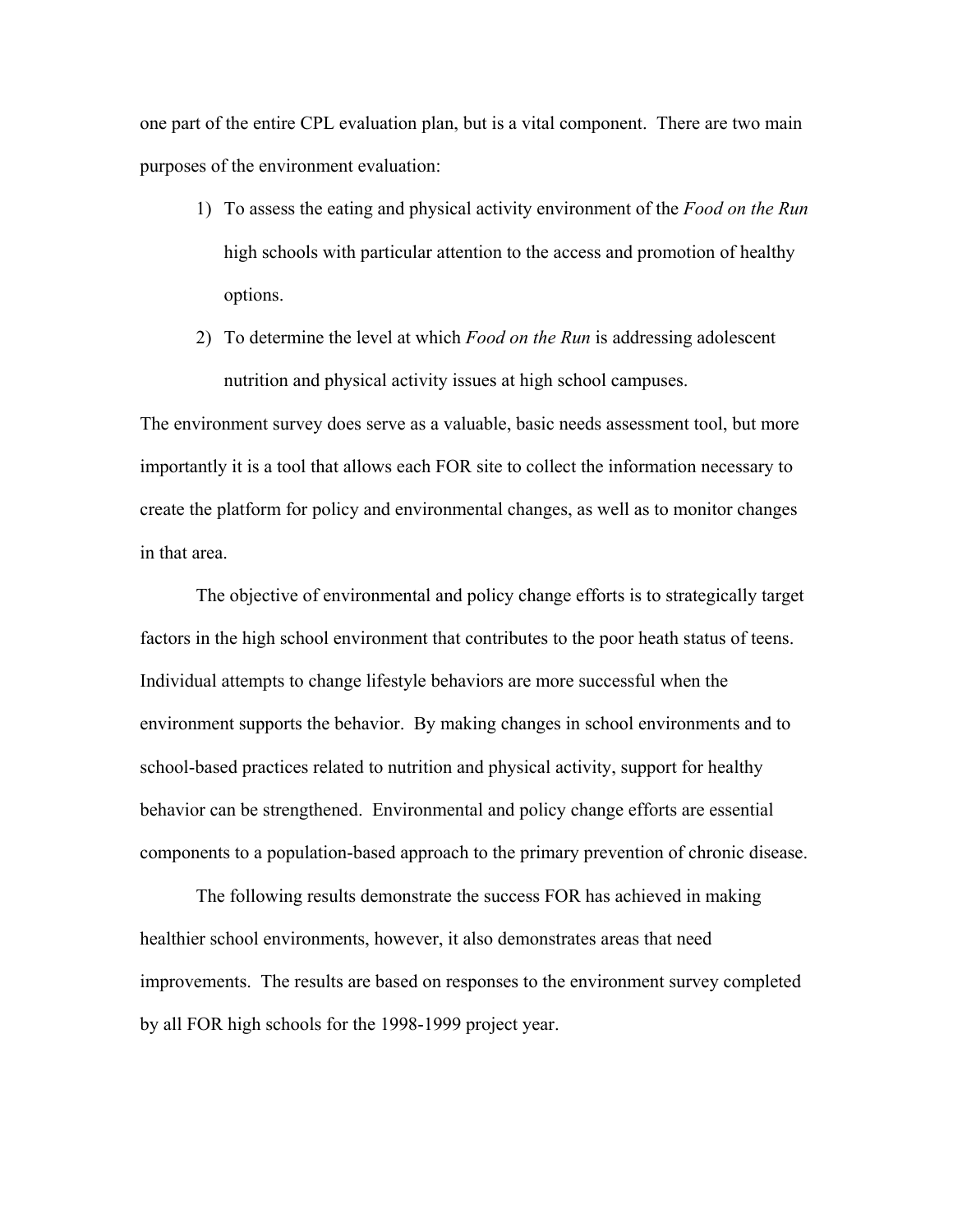# **METHODS and FINDINGS**

 FOR high schools were recruited into the program in waves. The first wave of ten high school sites were recruited by local CPL representatives who were knowledgeable about the local school community. The second wave of ten high school were selected by a competitive RFA (request for application) process.

 Each FOR site is required to complete the Environment Survey (see Appendix B) as a part of the evaluation process. The Environment Survey is completed, annually, in May or June – the end of the high school year.

As described above, FOR sites have been recruited in waves, therefore in addition to the overall mean score, two sets of t-test results will be presented for each set of scores. The first set of results are based on data from the original regional FOR sites (Wave 1), and they reflect a comparison from '97-'98 to the '98-'99 school year (N=11). The second set of results are based on data from the first round of FOR sites recruited by the RFA process (Wave 2), and they reflect a comparison from the beginning of the '98- '99 school year to the end of the same school year  $(N=8)$ <sup>\*\*</sup>. Please see Appendix A for complete frequency tables on each of the survey items.

## **Healthy Foods Score**

 $\overline{\phantom{a}}$ 

 The Healthy Foods Score is a measurement of the healthy eating options available to students on campus.

The overall mean score for 1998-1999 including all FOR sites was 5.7 out of a possible eleven points.

<sup>\*\*</sup> Due to non-compliance and/or missing data some sites could not be included in the analysis.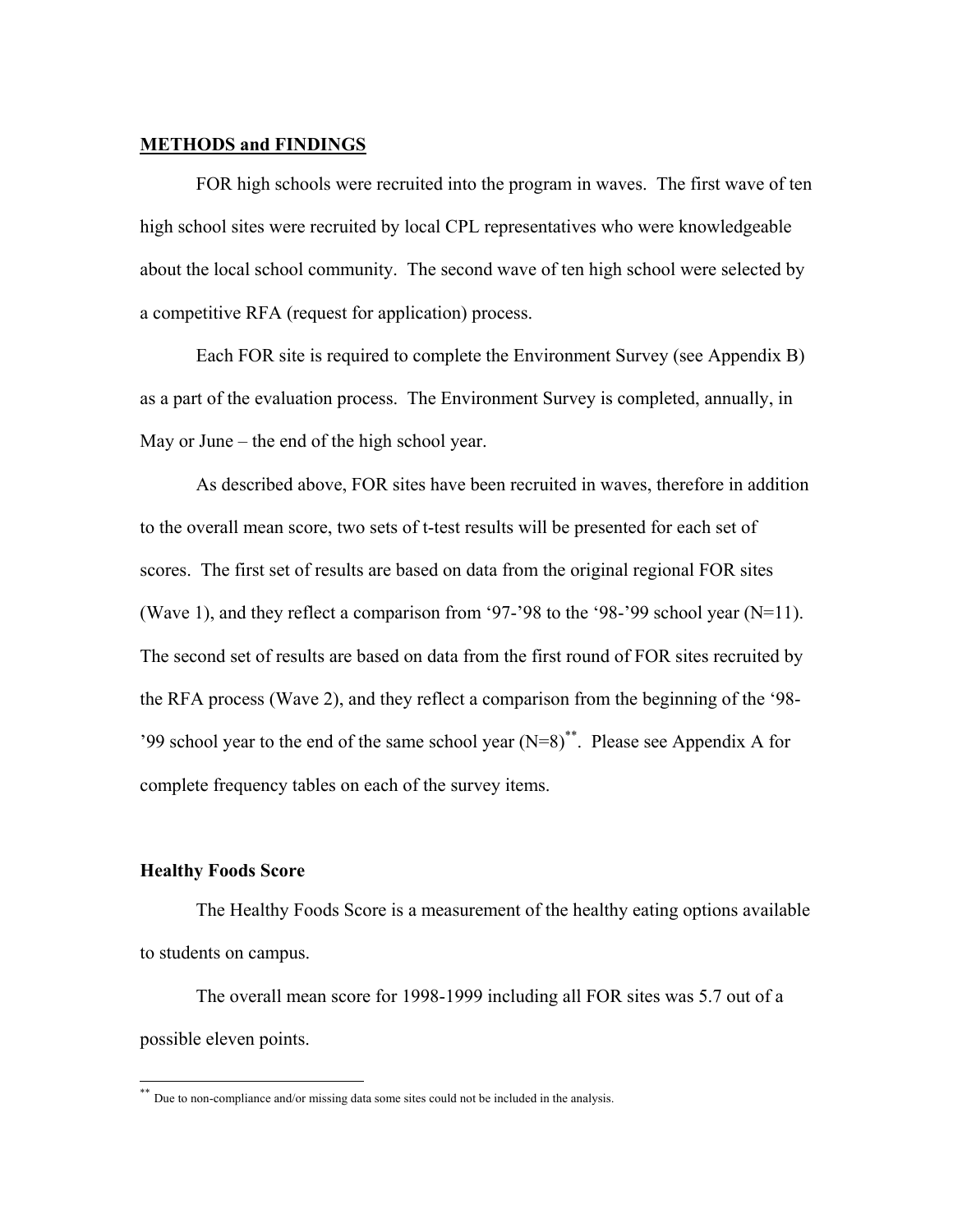Both sets of scores show significant improvements in healthy eating options offered to students at school.

### **Healthy Eating Promotion Score**

The Healthy Eating Promotion Score is a measure of the healthy eating promotional efforts on campus.

The overall mean score including all of the FOR sites  $(N=19)$  was 2.3 out of a possible five points.

 For the 1997-1998 to 1998-1999 comparison of the Wave 1 school sites there was no change in the healthy eating promotional efforts. For the comparison of Wave 2 school sites from the beginning of the school year to the end of the school year, there was significant improvement in the healthy eating promotional efforts that occurred on campus.

## **School Physical Activity Score**

 $\overline{\phantom{a}}$ 

The School Physical Activity Score is a measure of the physical activity options available to students on campus during school.

The overall mean score including all of the sites  $(N=19)$  was 3.3 out of a possible six points.

 For the Wave 1 comparison there was no significant change detected in the physical activity options on campus. For the Wave 2 comparison there was significant improvement in the physical activity made available to students on campus during school.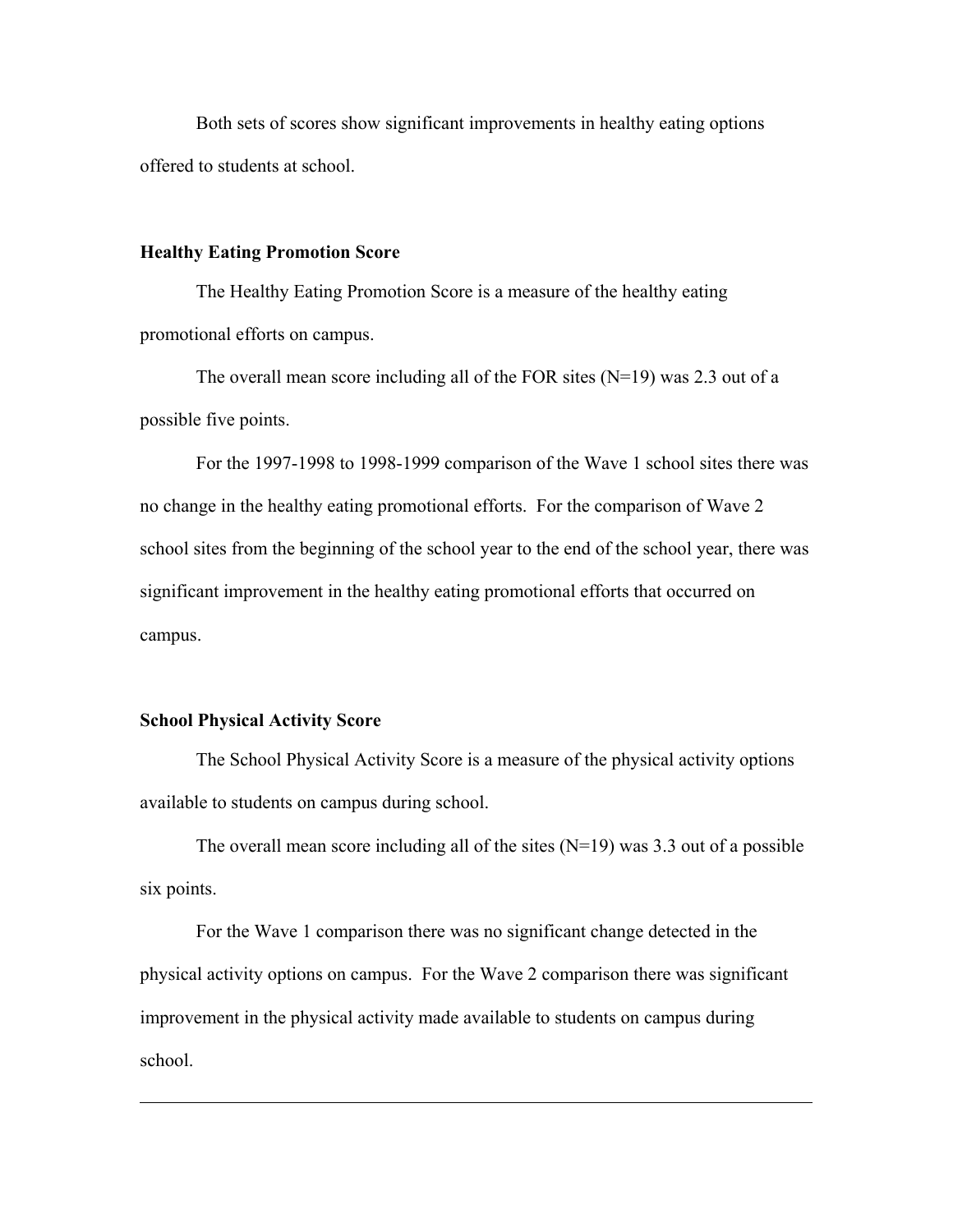## **After-School Physical Activity Score**

The After-School Physical Activity score is a measure of the physical activity options available to students after school.

The overall mean score including all of the sites  $(N=19)$  was 4.1 out of a possible nine points.

For the Wave 1 school sites comparison there was significantly fewer options available for students after school. For the Wave 2 school sites comparison there was no significant change detected in the after school physical activity options for students.

## **Physical Activity Promotion Score**

 The Physical Activity Promotion Score is a measure of the physical activity promotional efforts on campus.

The overall mean score including all of the sites  $(N=19)$  was 2.1 out of a possible five points.

 For the Wave 1 school sites comparison there was significantly fewer physical activity promotional efforts detected on campus. For the Wave 2 school sites there was no significant change detected in the physical activity promotional efforts on campus.

#### **RECOMMENDATIONS**

Data collected from the Environment Survey indicate that FOR is succeeding in creating high school environments that support healthy eating and physical activity. Several areas, however, most notably physical activity, need greater emphasis. The following are recommendations based on the results: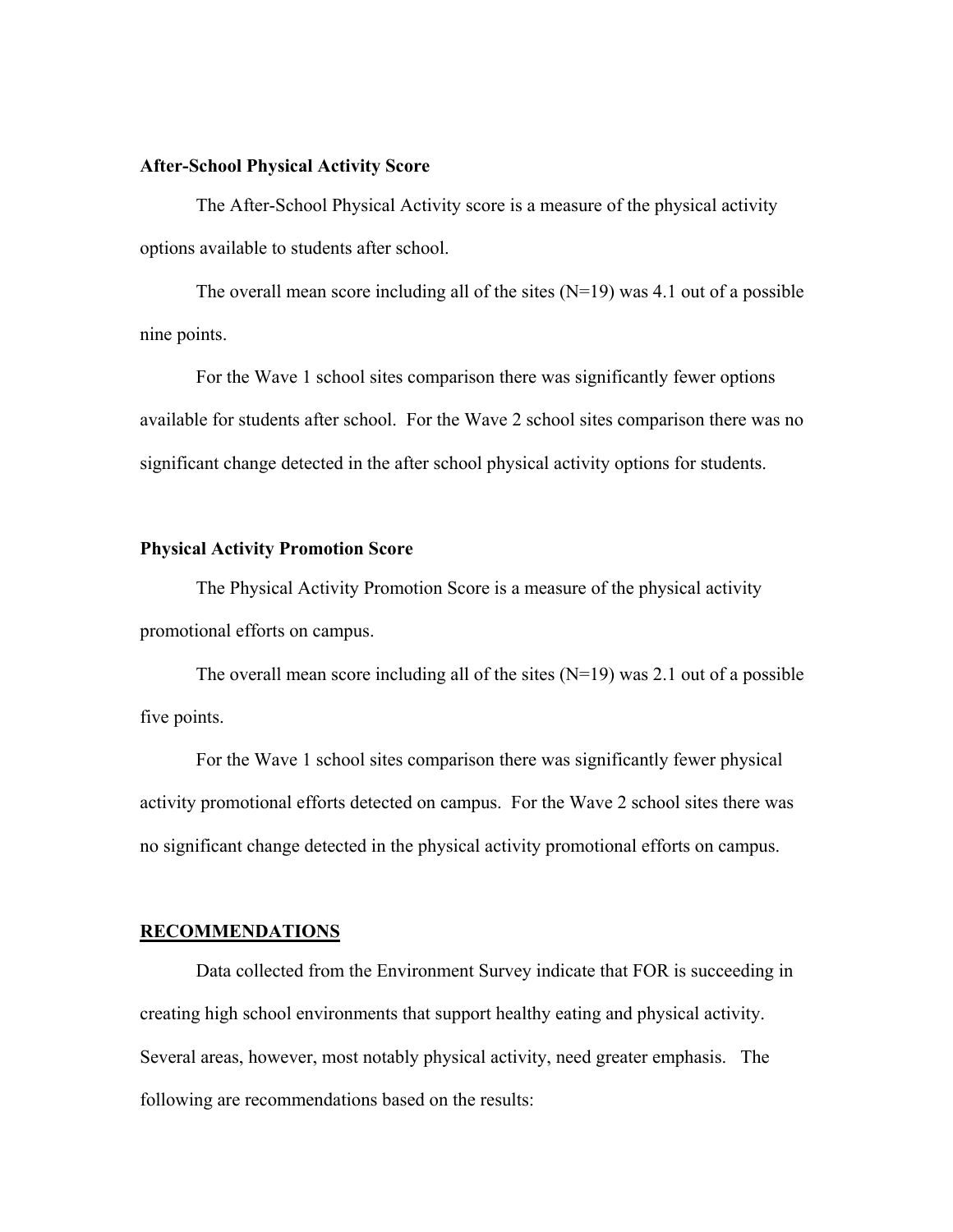- Focus efforts on increasing physical activity options for use before, during, and after school by improving and adding to existing resources.
- Partner and collaborate with physical education staff and recruit students who are specifically interested in the area of physical activity to help accomplish physical activity environmental/policy change goals.
- Promote and increase lifelong physical activity options. (Lifelong physical activity is physical activity among youth that can continue on into adulthood so that they may obtain the benefits throughout life.)
- Continue to maintain the healthy eating/nutrition changes and systematically change the focus to sustainability. The environmental changes accomplished should remain after the student advocates graduate and funding for FOR ends.
- Fully engage teens throughout the advocacy and policy change process (Utilize *Playing the Policy Game* workbook.) Environmental change efforts are more compelling when they are student driven (i.e., with student interest, enthusiasm and energy).
- Strategically use this environment survey data to shape the direction of the program at the state and local levels and to support policy and environmental change efforts.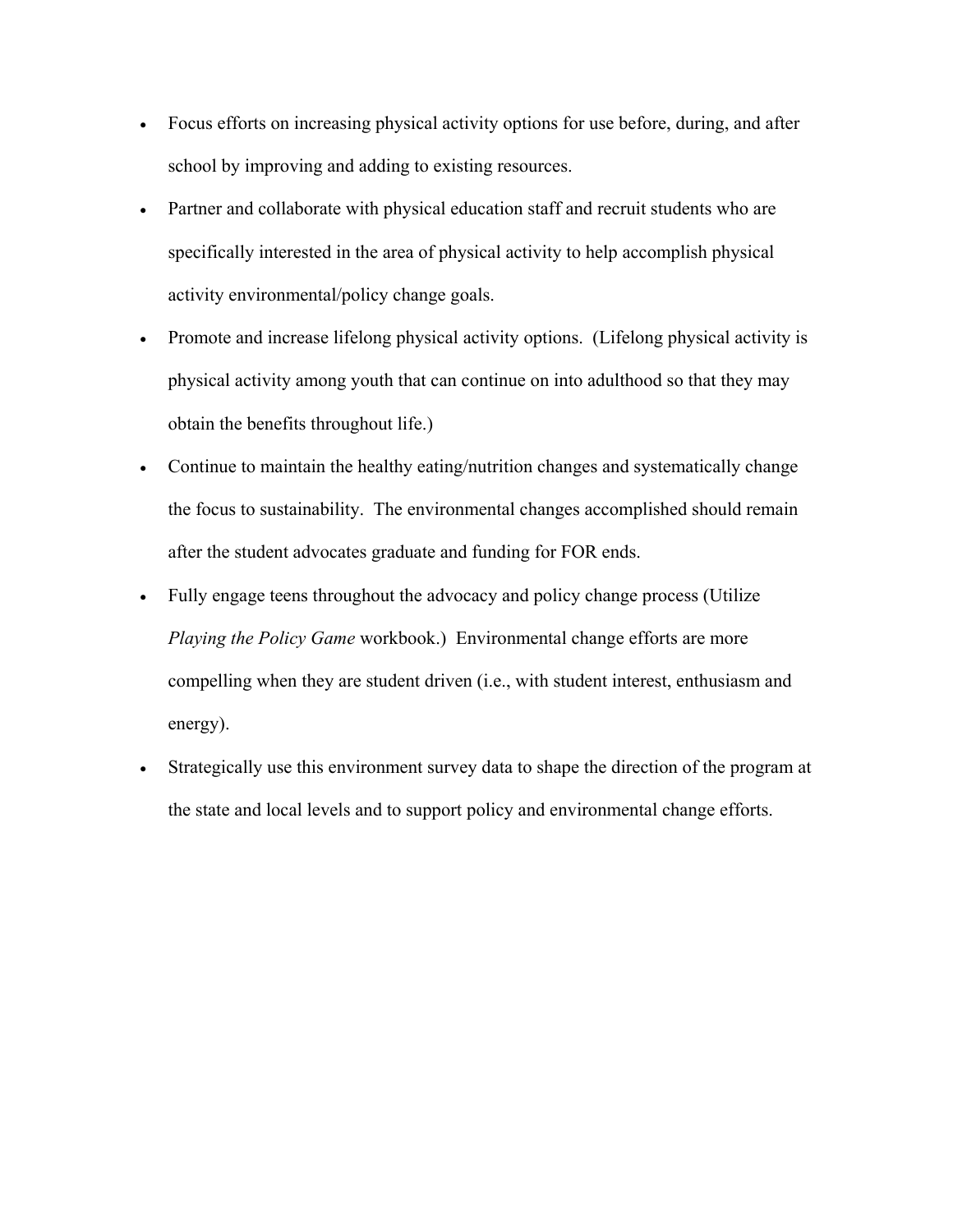# *ENVIRONMENT EVALUATION REPORT II*

# **PROGRAM BACKGROUND**

*Food on the Run* (FOR) is a high school student advocacy project to promote healthy eating and physical activity organized by California Project LEAN (Leaders Encouraging Activity and Nutrition), a program of the California Department of Health Services and the Public Health Institute. Its mission is to increase healthy eating and physical activity among teens as a way to improve health and reduce the risk of chronic disease. The goals of FOR are to conduct a high-school based program that:

- Prompts high school students to advocate for additional healthy food and physical activity options in their community.
- Advances policy and environmental changes that promote healthy eating and physical activity options in the school and surrounding community.
- Motivates students to eat healthier and engage in more physical activity.

In carrying out its work, *Food on the Run*'s primary target audience is multiethnic underserved high school students. Secondary target audiences include families, school staff, community leaders and policymakers.

*Food on the Run* operates in 30 low-income high schools across the state of California. This school based project:

• Trains high school students (Student Advocates) about healthy eating, physical activity, consumerism, advocacy, and the media.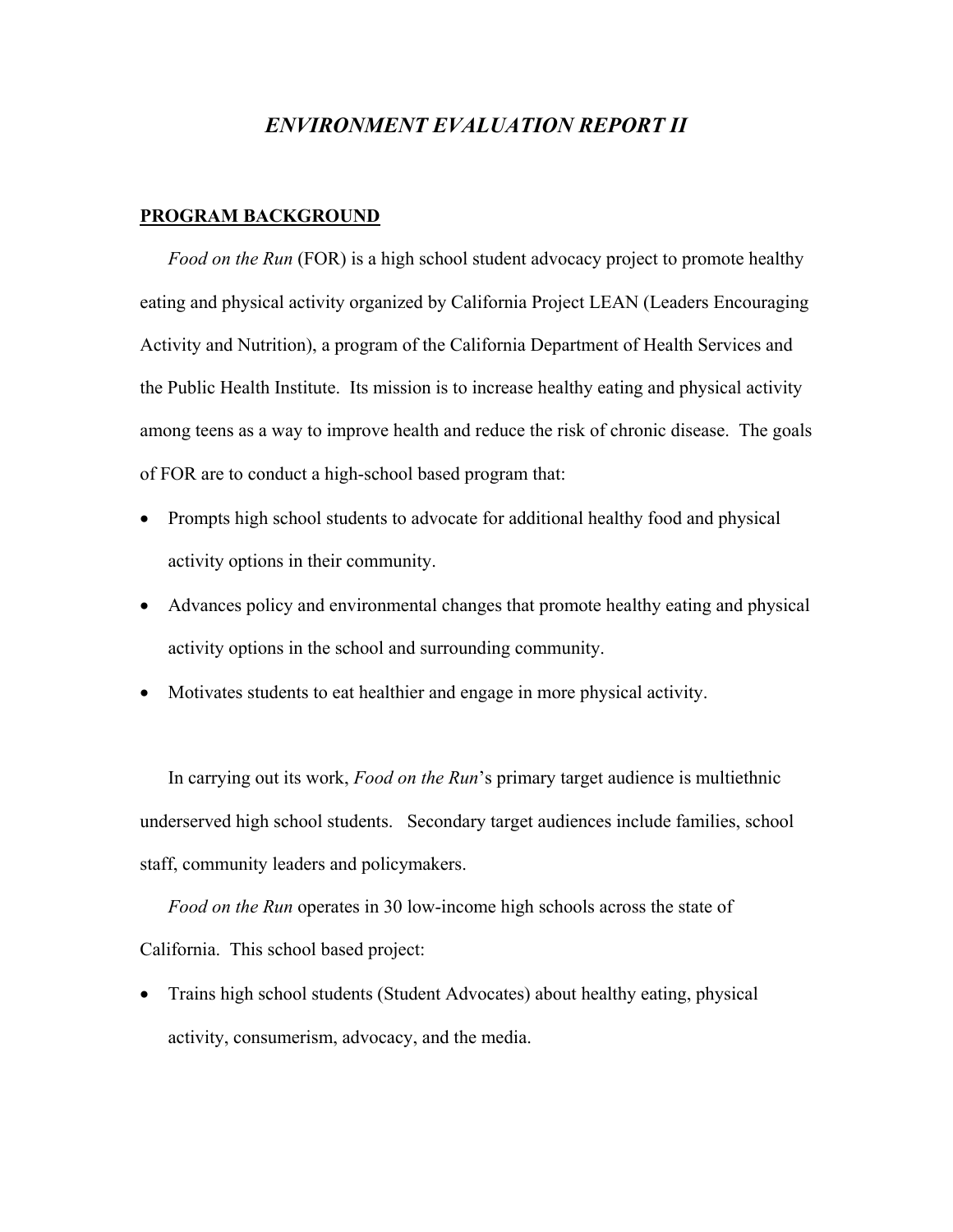- Conducts classroom, campus- and community-related activities to advocate for healthy eating and physical activity options.
- Integrates lessons into existing curriculum that encourage students to eat healthy, keep moving and become smart shoppers and involved citizens.

FOR is grounded in a student-driven philosophy. Each high school site designs and implements projects with input from Student Advocates with whom they work; therefore, each site's FOR project is unique and responsive to the needs and circumstances of the students in that particular high school.

# **INTRODUCTION TO REPORT**

Each year Environment Surveys are conducted as a part of California Project LEAN's (CPL) on-going *Food on the Run* (FOR) evaluation process. This is the second annual report of the Environment Survey Evaluation. The environment survey is only one part of the entire CPL evaluation plan, but is a vital component. There are two main purposes of the environment evaluation:

- 3) To assess the eating and physical activity environment of the *Food on the Run* high schools with particular attention to the access and promotion of healthy options.
- 4) To determine the level at which *Food on the Run* is addressing adolescent nutrition and physical activity issues at high school campuses.

The environment survey does serve as a valuable, basic needs assessment tool, but more importantly it is a tool that allows each FOR site to collect the information necessary to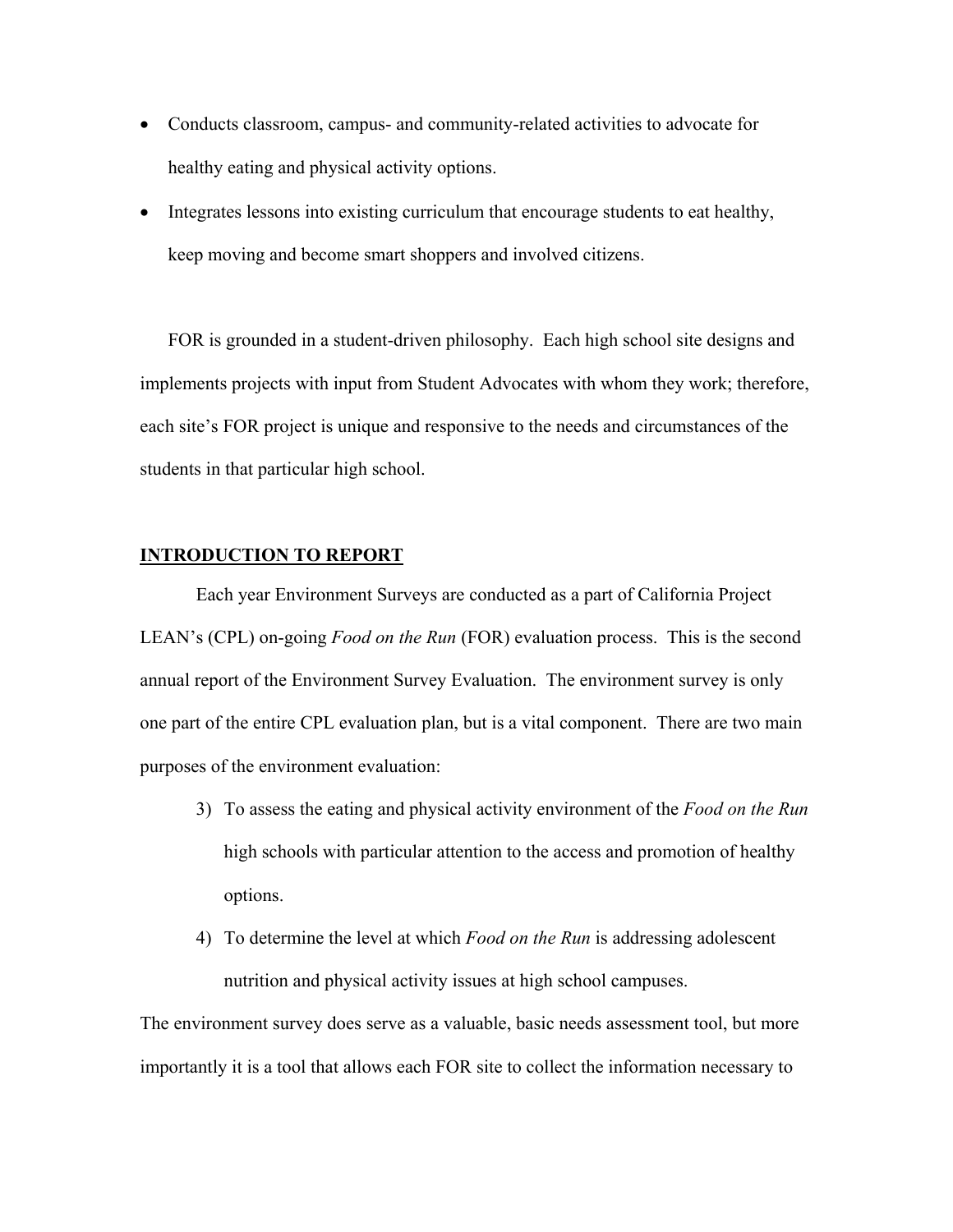create the platform for policy and environmental changes, as well as to monitor changes in that area.

The objective of environmental and policy change efforts is to strategically target factors in the high school environment that contributes to the poor heath status of teens. Individual attempts to change lifestyle behaviors are more successful when the environment supports the behavior. By making changes in school environments and to school-based practices related to nutrition and physical activity, support for healthy behavior can be strengthened. Environmental and policy change efforts are essential components to a population-based approach to the primary prevention of chronic disease.

 A recent editorial in the New England Journal of Medicine (October 1999) on the prevention of obesity stated that large community based trials of methods for the prevention of heart disease demonstrated that targeting individual behavior was ineffective in reducing the prevalence of cardiovascular disease and obesity. This has motivated a search for new public health interventions *emphasizing environmental change*. What this finding presents is the opportunity for public health professionals and their partners (youth, schools, and other professionals in the community) to play a key role in shaping and supporting social and environmental policies that can help adolescents improve their diets and become physically active. This has been the premise of CPL's FOR program from the start.

The following results demonstrate the success FOR has achieved in making healthier school environments, however, it also demonstrates areas that need improvements. The results are based on responses to the environment survey completed by all FOR high schools for the 1998-1999 project year.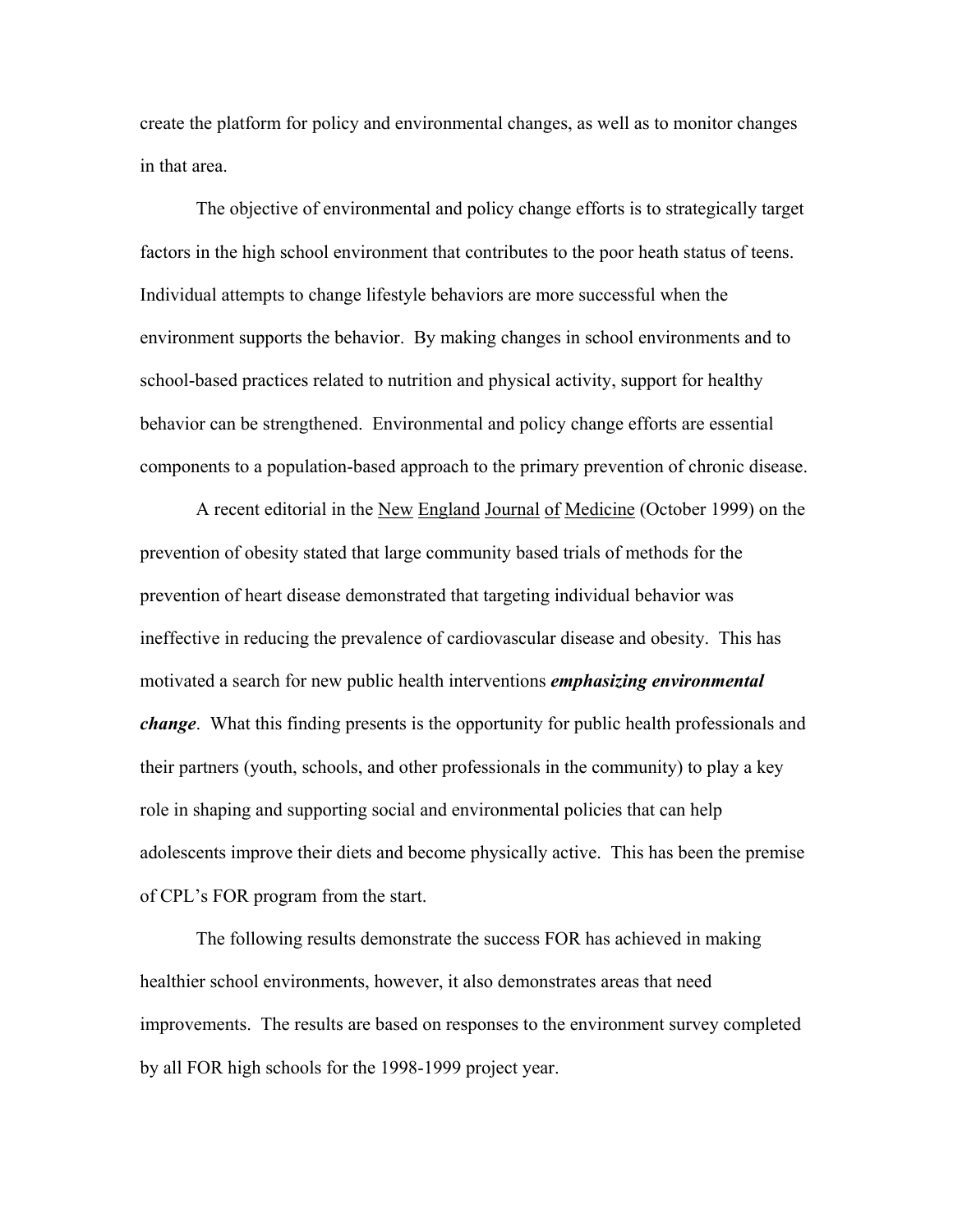# **METHODS**

 FOR high schools were recruited into the program in waves. The first wave of ten high school sites were recruited by local CPL representatives who were knowledgeable about the local school community. The second wave of ten high school were selected by a competitive RFA (request for application) process. Most recently a third wave of eight high schools were recruited by an RFA process. This report includes data from the first two waves of high schools. Data from the third wave of schools will be included in the next annual environment evaluation report.

 Each FOR site is required to complete the Environment Survey (see Appendix B) as a part of the evaluation process. The Environment Survey is completed, annually, in May or June – the end of the high school year. When new school sites are recruited to the FOR project, they are required to conduct one baseline assessment before implementing the program.

 The Environment Survey consists of ten items: four healthy eating/nutrition items, four physical activity items, and two open-ended questions. The items on the survey are based on environmental changes that CPL expects and aims to see as a result of the implementation of FOR at the participating high school sites.

 The survey is completed by the FOR site coordinator and a high school student. Each site coordinator receives training on conducting the evaluation process and receives an accompanying manual with original copies of the surveys and protocols. Responses to the items correspond to a physical assessment of the high school campus environment.

 The survey responses were entered into an SPSS (Statistical Package for the Social Sciences) 8.0 version database in accordance with the data protocol. SPSS was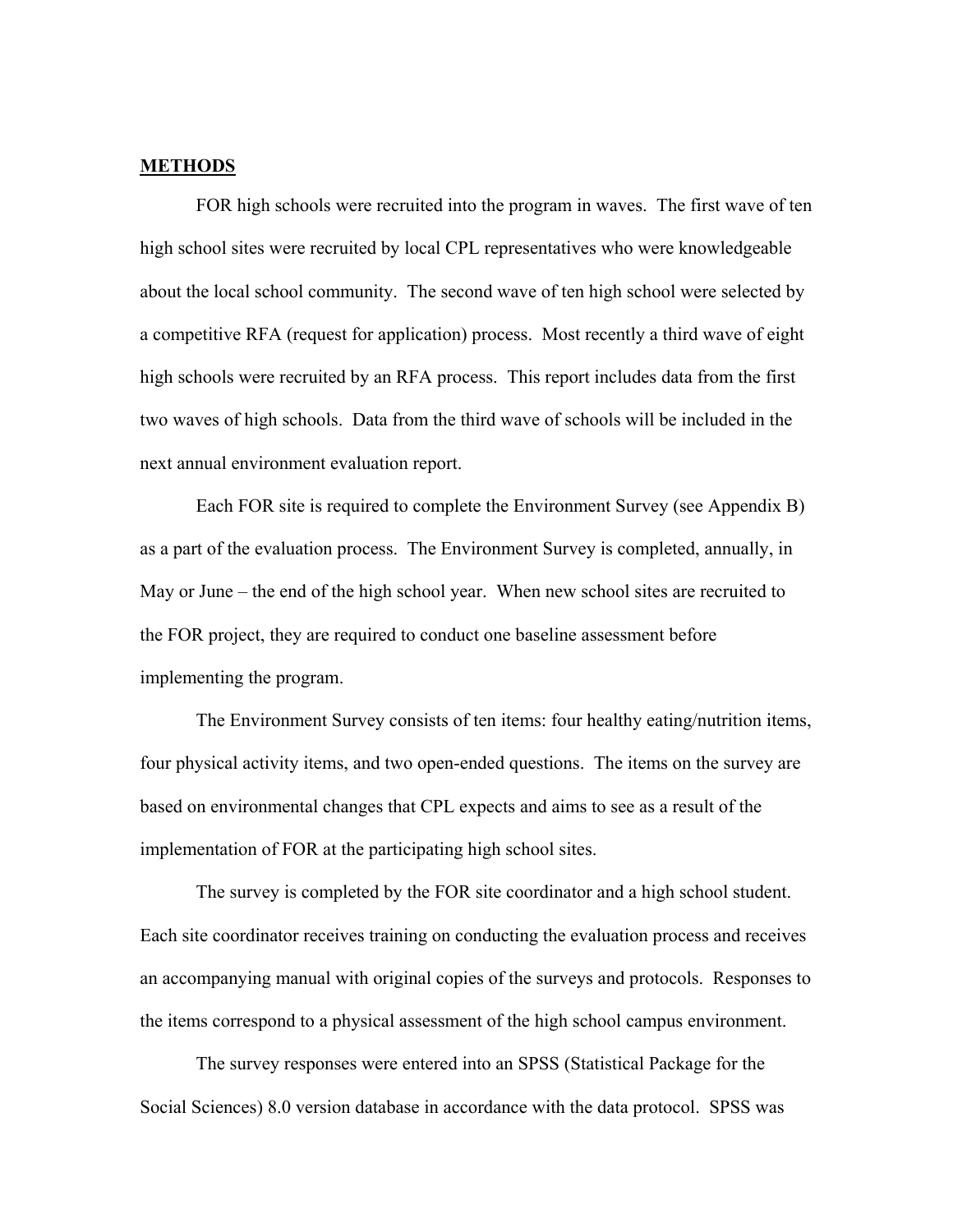also used to analyze the data. Frequency statistics are provided for the following variables: healthy food options; presence of nutrition information; types of eating venues; healthy eating promotion; physical activity promotion; physical education requirement; and physical activity options both during and after school. A Healthy Foods Score was computed by assigning one point for each positive response to the options for item #1 on the survey (see survey in Appendix B), and adding them together for a total sum for each site. The same procedure was used to compute a Healthy Eating Promotion Score (item #4); School Physical Activity Score (item #6); After School Physical Activity Score (item #7); and a Physical Activity Promotion Score (item #7). Paired t-tests were performed on the overall mean scores in order to determine any significant changes over time.

## **FINDINGS**

 The following are the final results of the 1998-1999 project year. Since we are midway through FOR, two more years of environment assessment will occur. Therefore, this report provides essential mid-point data that can be used to help shape the direction of the program for the remainder of the funding period.

 As described above, FOR sites have been recruited in waves, therefore in addition to the overall mean score, two sets of t-test results will be presented for each set of scores. The first set of results are based on data from the original regional FOR sites (Wave 1), and they reflect a comparison from '97-'98 to the '98-'99 school year  $(N=11)$ . The second set of results are based on data from the first round of FOR sites recruited by the RFA process (Wave 2), and they reflect a comparison from the beginning of the '98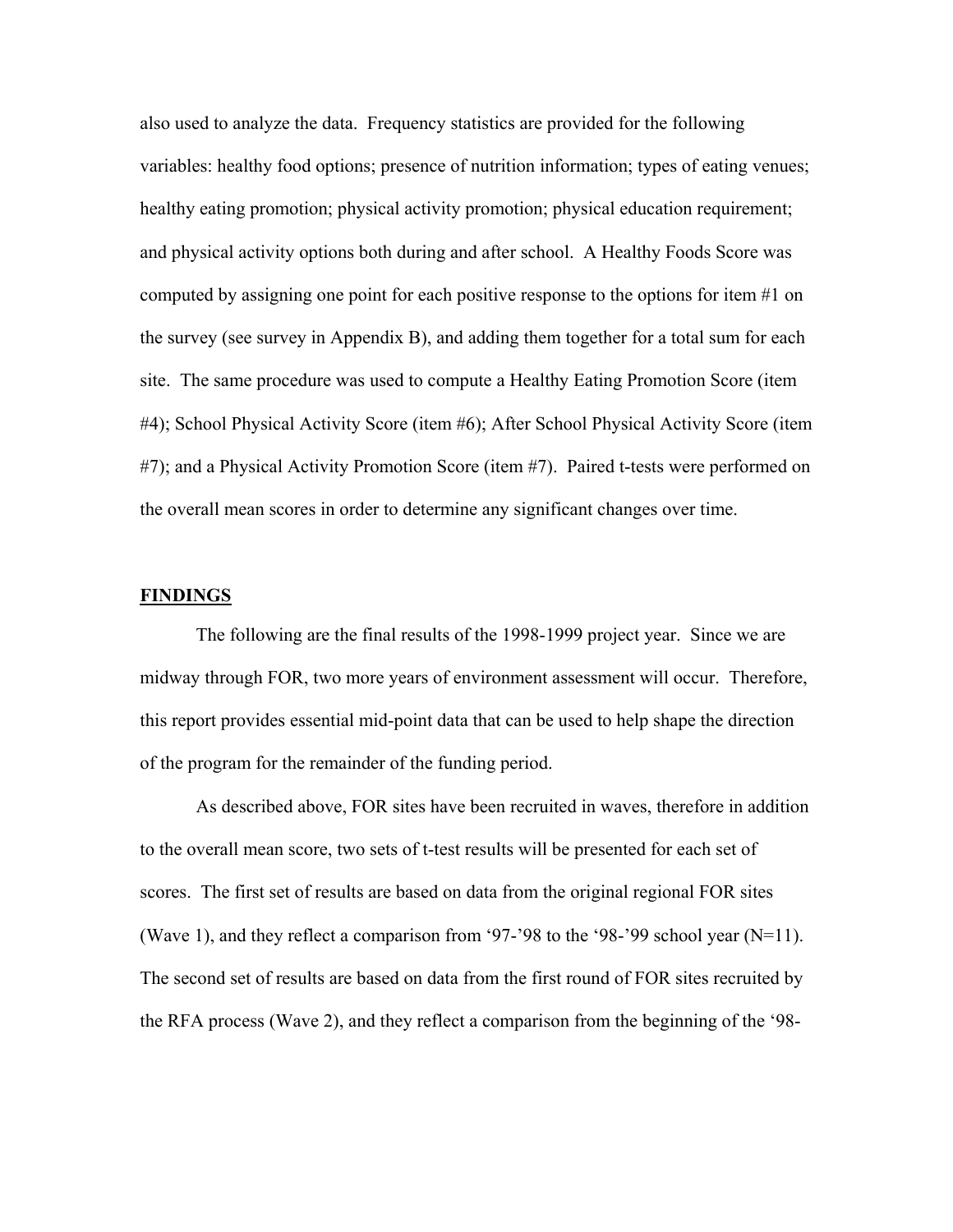'99 school year to the end of the same school year  $(N=8)$ <sup>\*\*</sup>. Please see Appendix A for complete frequency tables on each of the survey items.

# **Healthy Foods Score**

 The Healthy Foods Score is a measurement of the healthy eating options available to students on campus. One point is given for each option marked in question number one of the Environment Survey. There are 11 total possible points.

The overall mean score for 1998-1999 including all FOR sites was 5.7 out of a possible eleven points (Table 1).

**Table 1 - Overall Healthy Foods Score** 

|                                       | Mean  | <b>Standard Deviation</b> | Median |
|---------------------------------------|-------|---------------------------|--------|
| <b>Healthy Eating</b><br><b>Score</b> | ، ، ب | ,,,                       | ັ.     |

Both sets of scores show significant improvements in healthy eating options offered to students at school (Tables 2 and 3).

| $97-98$ to $98-799$<br>$008*$<br>school site<br>-3.3<br>Q |             | <b>Mean Difference</b> | <b>Significance</b> |
|-----------------------------------------------------------|-------------|------------------------|---------------------|
|                                                           |             |                        |                     |
|                                                           |             |                        |                     |
|                                                           | comparisons |                        |                     |

 $*_{p<.01}$ 

## **Table 3 - Healthy Foods Score Comparison, Wave 2 (N=8)**

| '98-'99 baseline to              |        |        |
|----------------------------------|--------|--------|
| end of school year<br>comparison | $-5.0$ | $000*$ |

\*p<.001

 $\overline{\phantom{a}}$ 

<sup>\*\*</sup> Due to non-compliance and/or missing data some sites could not be included in the analysis.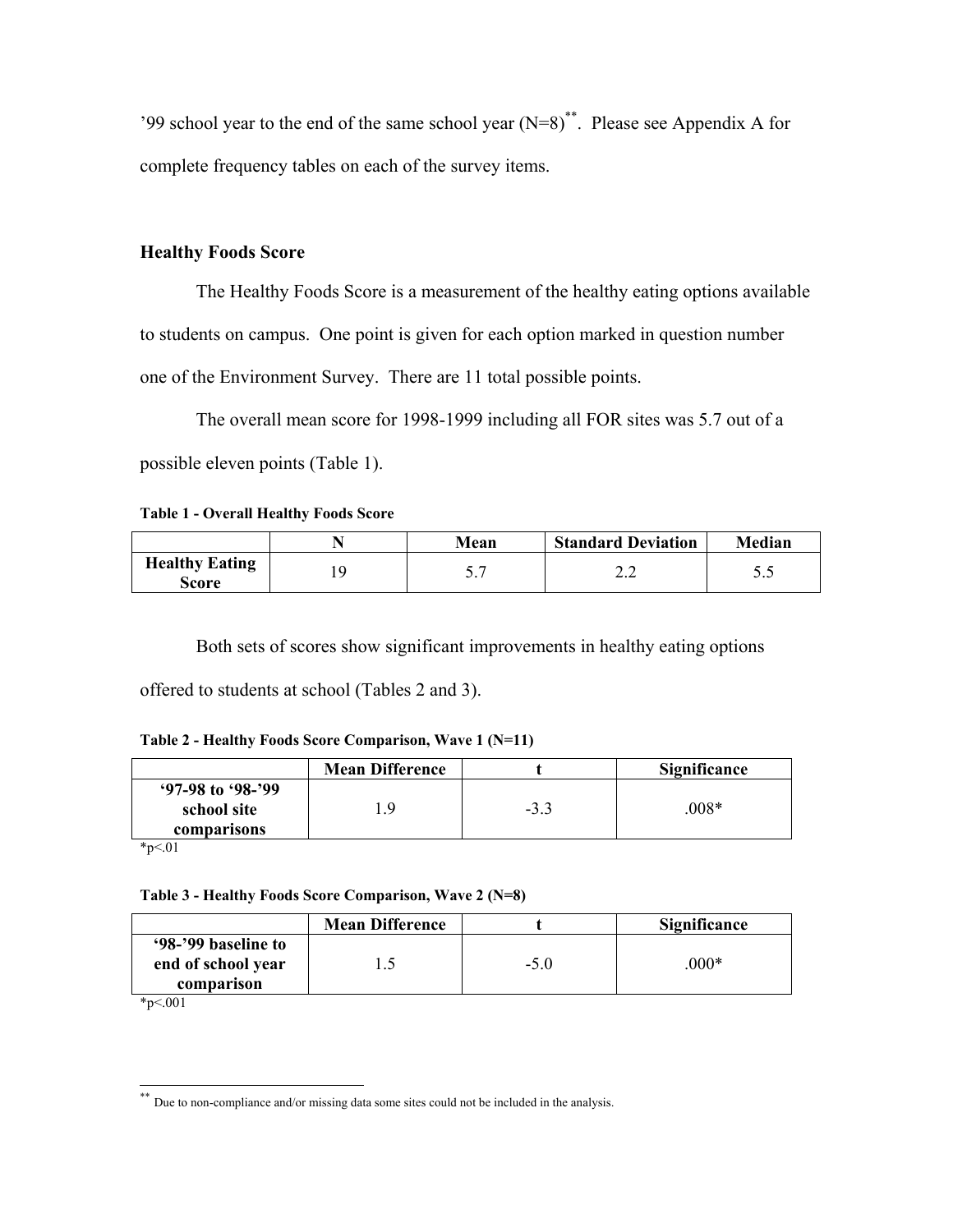# **Healthy Eating Promotion Score**

The Healthy Eating Promotion Score is a measure of the healthy eating promotional efforts on campus. One point was assigned to each promotional response item marked in question number four of the survey. There are five total points possible.

The overall mean score including all of the FOR sites (N=19) was 2.3 out of a possible five points (Table 4).

**Table 4 – Overall Healthy Eating Promotion Score** 

|                                                 | Mean  | <b>Standard Deviation</b> | <b>Median</b> |
|-------------------------------------------------|-------|---------------------------|---------------|
| <b>Healthy Eating</b><br><b>Promotion Score</b> | ر . ب |                           |               |

 For the 1997-1998 to 1998-1999 comparison of the Wave 1 school sites there was no change in the healthy eating promotional efforts (Table 5). For the comparison of Wave 2 school sites from the beginning of the school year to the end of the school year, there was significant improvement in the healthy eating promotional efforts that occurred on campus (Table 6).

**Table 5 - Healthy Eating Promotion Score Comparison – Wave 1 (N=11)**

|                                    | <b>Mean Difference</b> |        | <b>Significance</b> |
|------------------------------------|------------------------|--------|---------------------|
| $97-98$ to $98-299$<br>school site | $00\,$                 | $00\,$ | .00                 |
| comparison                         |                        |        |                     |

**Table 6 - Healthy Eating Promotion Score Comparison – Wave 2 (N=8)** 

|                                                         | <b>Mean Difference</b> |        | <b>Significance</b> |
|---------------------------------------------------------|------------------------|--------|---------------------|
| '98-'99 baseline to<br>end of school year<br>comparison |                        | $-5.8$ | $000*$              |

 $*p<.001$ 

 $\overline{\phantom{a}}$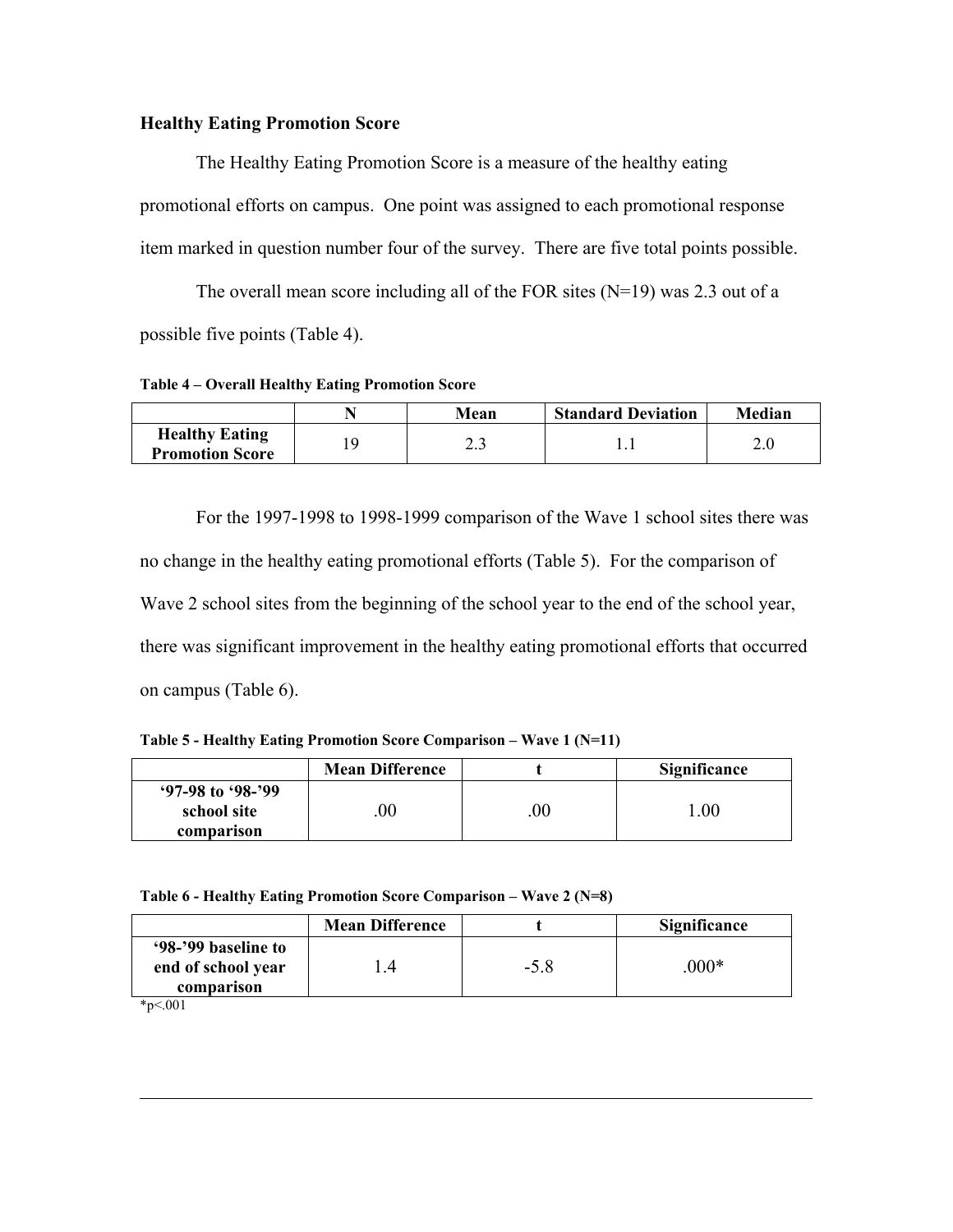# **School Physical Activity Score**

The School Physical Activity Score is a measure of the physical activity options available to students on campus during school. One point is assigned for each item marked in question number seven on the survey. There are six total points possible.

The overall mean score including all of the sites  $(N=19)$  was 3.3 out of a possible six points (Table 7).

**Table 7 - Overall School Physical Activity Score** 

|                                                 | Mean | <b>Standard Deviation</b> | Median |
|-------------------------------------------------|------|---------------------------|--------|
| <b>School Physical</b><br><b>Activity Score</b> | ر. ر |                           |        |

 For the Wave 1 comparison there was no significant change detected in the physical activity options on campus (Table 8). For the Wave 2 comparison there was significant improvement in the physical activity made available to students on campus during school (Table 9).

**Table 8 - School Physical Activity Score Comparison – Wave 1 (N=11)** 

|                                                  | <b>Mean Difference</b> |        | <b>Significance</b> |
|--------------------------------------------------|------------------------|--------|---------------------|
| $97-98$ to $98-299$<br>school site<br>comparison |                        | $-.39$ | 706                 |

**Table 9 - School Physical Activity Score Comparison – Wave 2 (N=8)** 

|                                                         | <b>Mean Difference</b> |        | <b>Significance</b> |
|---------------------------------------------------------|------------------------|--------|---------------------|
| '98-'99 baseline to<br>end of school year<br>comparison | 86                     | $-2.2$ | 041*                |

 $*_{p<.05}$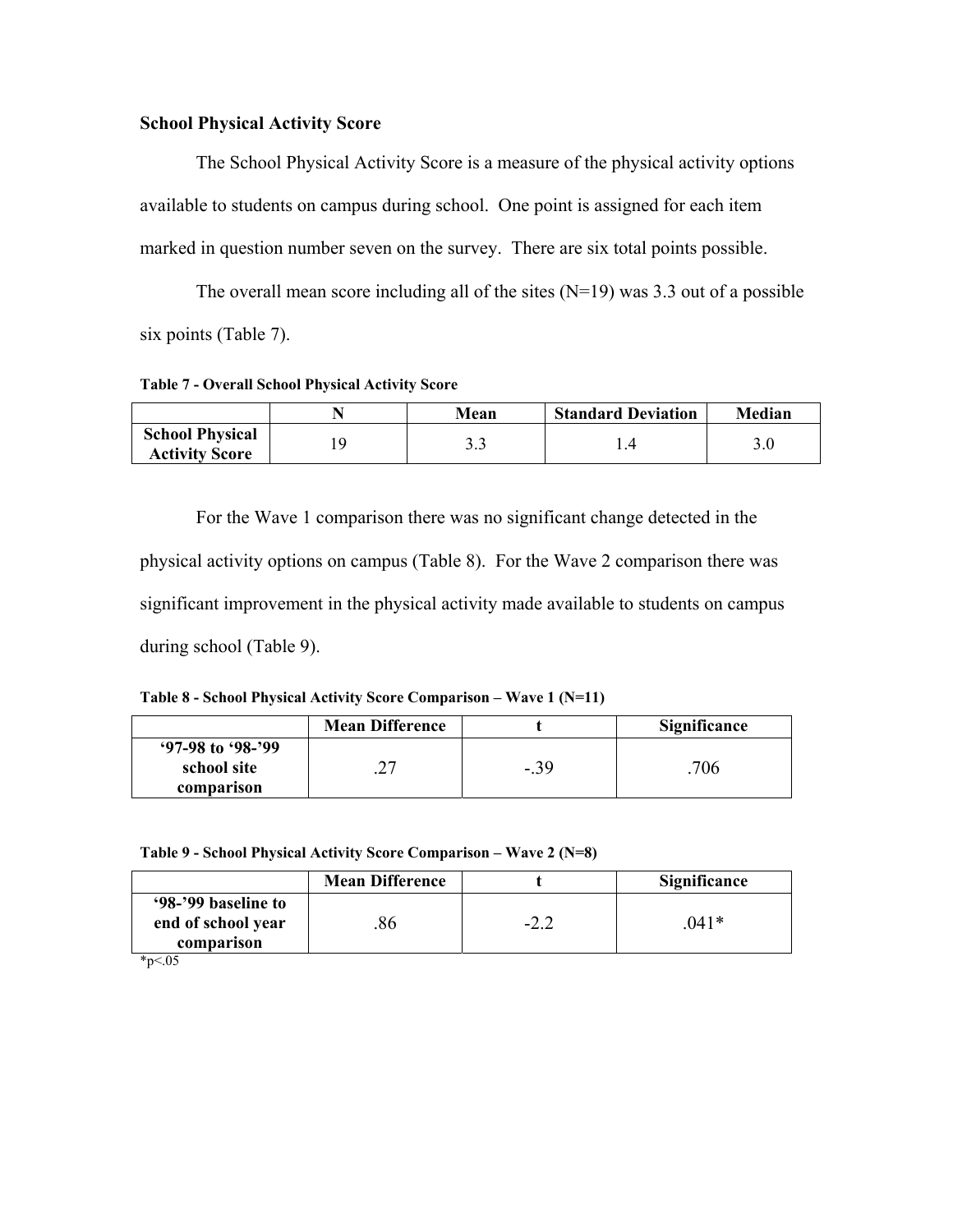# **After-School Physical Activity Score**

The After-School Physical Activity score is a measure of the physical activity options available to students after school. One point is given to each response item chosen for question number eight on the survey. There are nine total points possible.

The overall mean score including all of the sites  $(N=19)$  was 4.1 out of a possible nine points (Table 10).

**Table 10 - Overall After-School Physical Activity Score** 

|                                                       |   | Mean | <b>Standard Deviation</b> | Median |
|-------------------------------------------------------|---|------|---------------------------|--------|
| <b>After-school Physical</b><br><b>Activity Score</b> | Q | 4.1  | 2. l                      | 4.0    |

 For the Wave 1 school sites comparison there was significantly fewer options available for students after school (Table 11) (see discussion section). For the Wave 2 school sites comparison there was no significant change detected in the after school physical activity options for students (Table 12).

**Table 11 - After-school Physical Activity Score Comparison - Wave 1 (N=11)** 

|                                    | <b>Mean Difference</b> |                | Significance |
|------------------------------------|------------------------|----------------|--------------|
| $97-98$ to $98-299$<br>school site |                        | $\overline{a}$ | $043*$       |
| comparison                         |                        |                |              |

 $*_{p<.05}$ 

**Table 12 - After-school Physical Activity Score Comparison – Wave 2 (N=8)** 

|                                                      | <b>Mean Difference</b> |       | Significance |
|------------------------------------------------------|------------------------|-------|--------------|
| '98-'99 baseline end<br>of school year<br>comparison |                        | $-14$ | 905          |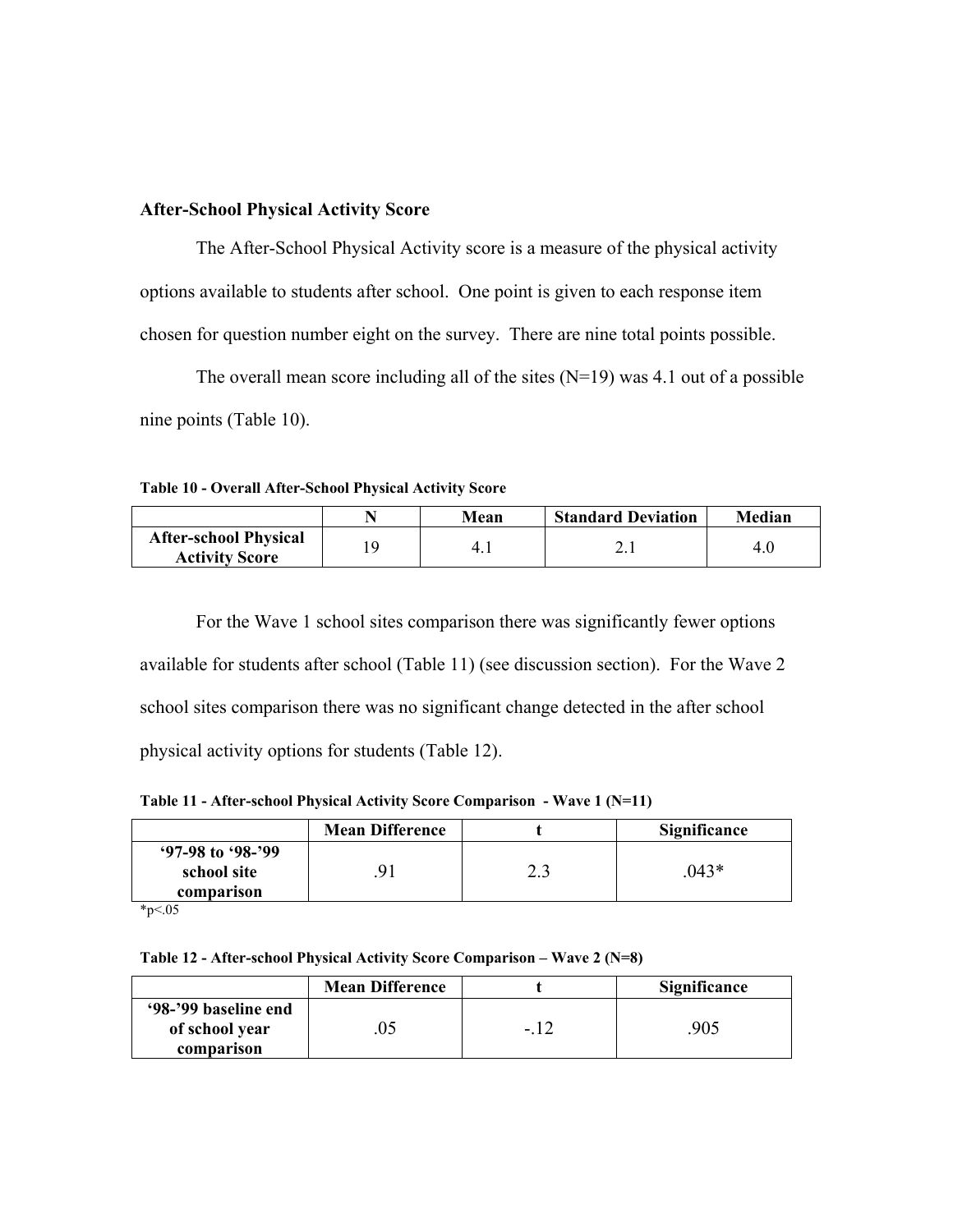# **Physical Activity Promotion Score**

 The Physical Activity Promotion Score is a measure of the physical activity promotional efforts on campus. One point is given for each response item marked for question number five on the survey. There are five total points possible.

The overall mean score including all of the sites  $(N=19)$  was 2.1 out of a possible five points (Table 13).

**Table 13 - Overall Physical Activity Promotion Score** 

|                                                    | Mean | <b>Standard Deviation</b> | Median |
|----------------------------------------------------|------|---------------------------|--------|
| <b>Physical Activity</b><br><b>Promotion Score</b> | ∸.⊥  | ن. 1                      |        |

 For the Wave 1 school sites comparison there was significantly fewer physical activity promotional efforts detected on campus (Table 14). For the Wave 2 school sites there was no significant change detected in the physical activity promotional efforts on campus (Table 15).

**Table 14 - Physical Activity Promotion Score Comparison – Wave 1 (N=11)** 

|                                                  | <b>Mean Difference</b> | <b>Significance</b> |
|--------------------------------------------------|------------------------|---------------------|
| $97-98$ to $98-299$<br>school site<br>comparison | 18                     | $034*$              |

 $*_{p<.05}$ 

**Table 15 - Physical Activity Promotion Score Comparison – Wave 2 (N=8)**

|                                           | <b>Mean Difference</b> |     | <b>Significance</b> |
|-------------------------------------------|------------------------|-----|---------------------|
| '98-'99 baseline to<br>end of school year |                        | -14 |                     |
| comparison                                |                        |     |                     |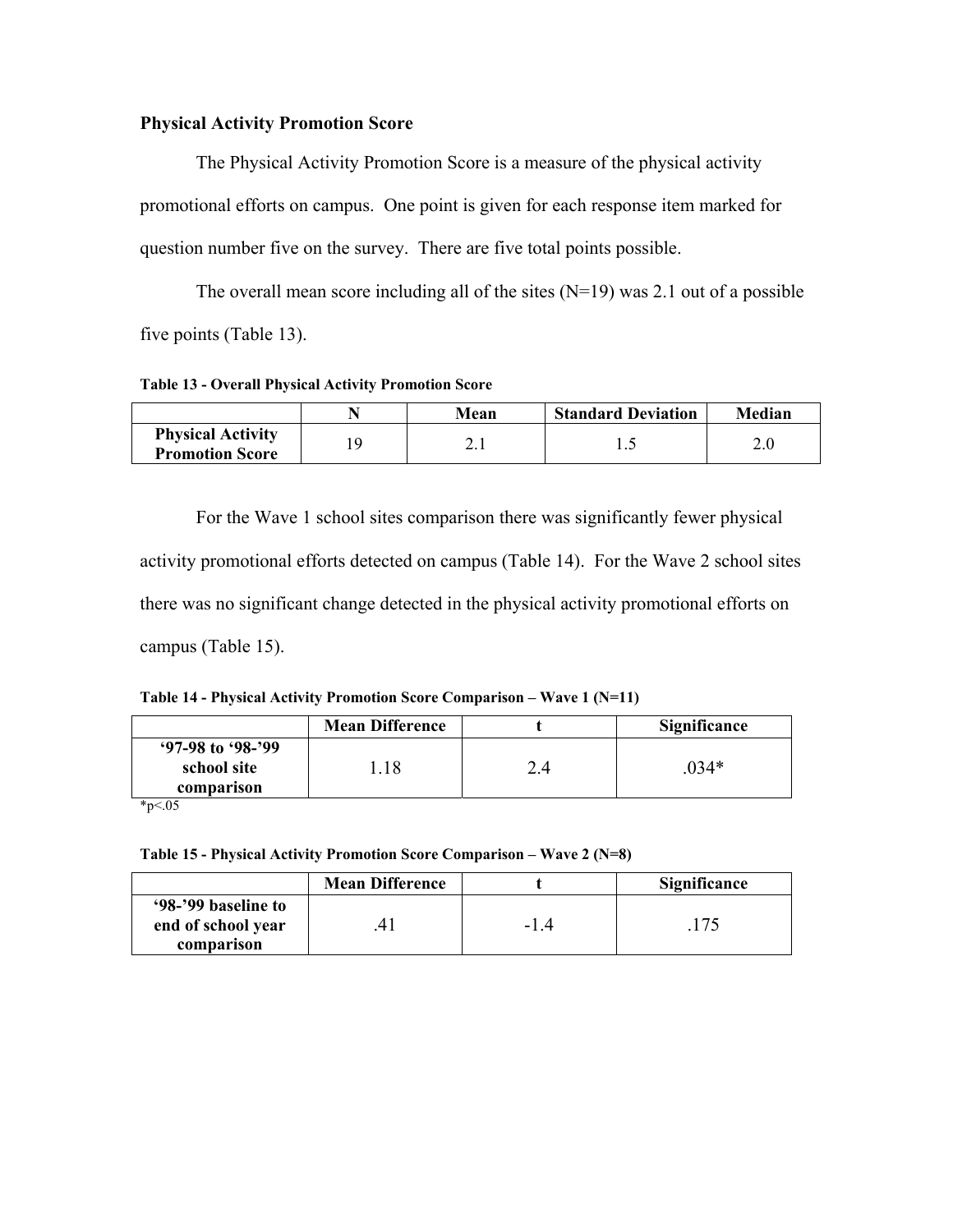#### **DISCUSSION**

 Overall the results are an accurate reflection of what is happening at the Project LEAN *Food on the Run* high schools in regards to environmental changes being made. It is important to keep in mind that the environment survey is a physical assessment of the eating and physical activity campus environment and is not a measurement of behavior. Therefore it is possible that a measurement of behavior shows something contrary to what the environment survey results suggest.

Healthy eating options offered on campus yielded the most significant positive changes in the 1998-1999 project year. Changes in both the number and variety of healthy options offered on campus contributed to the marked significant improvements in the Healthy Foods Scores.

The changes in the Healthy Foods Scores appear to be positively associated with the Healthy Eating Promotion scores. Healthy eating promotional efforts on campus includes posters, signs, newsletters distributed on campus and/or sent home to parents, and events that encourage healthy eating. There was no change detected in the Healthy Eating Promotion score for the Wave 1 FOR sites. The Wave 1 sites, however, showed a significant improvement ( $p$ <.05) the previous project year and were therefore able to maintain the same level of healthy eating promotion through the 1998-1999 project year.

The Wave 2 sites were able to show a significant improvement in the physical activity options offered to students on campus during school. Most of the changes were attributed to adding to and improving what already exists on the high school campuses, such as acquiring more equipment to use, opening up the gym/weight room to all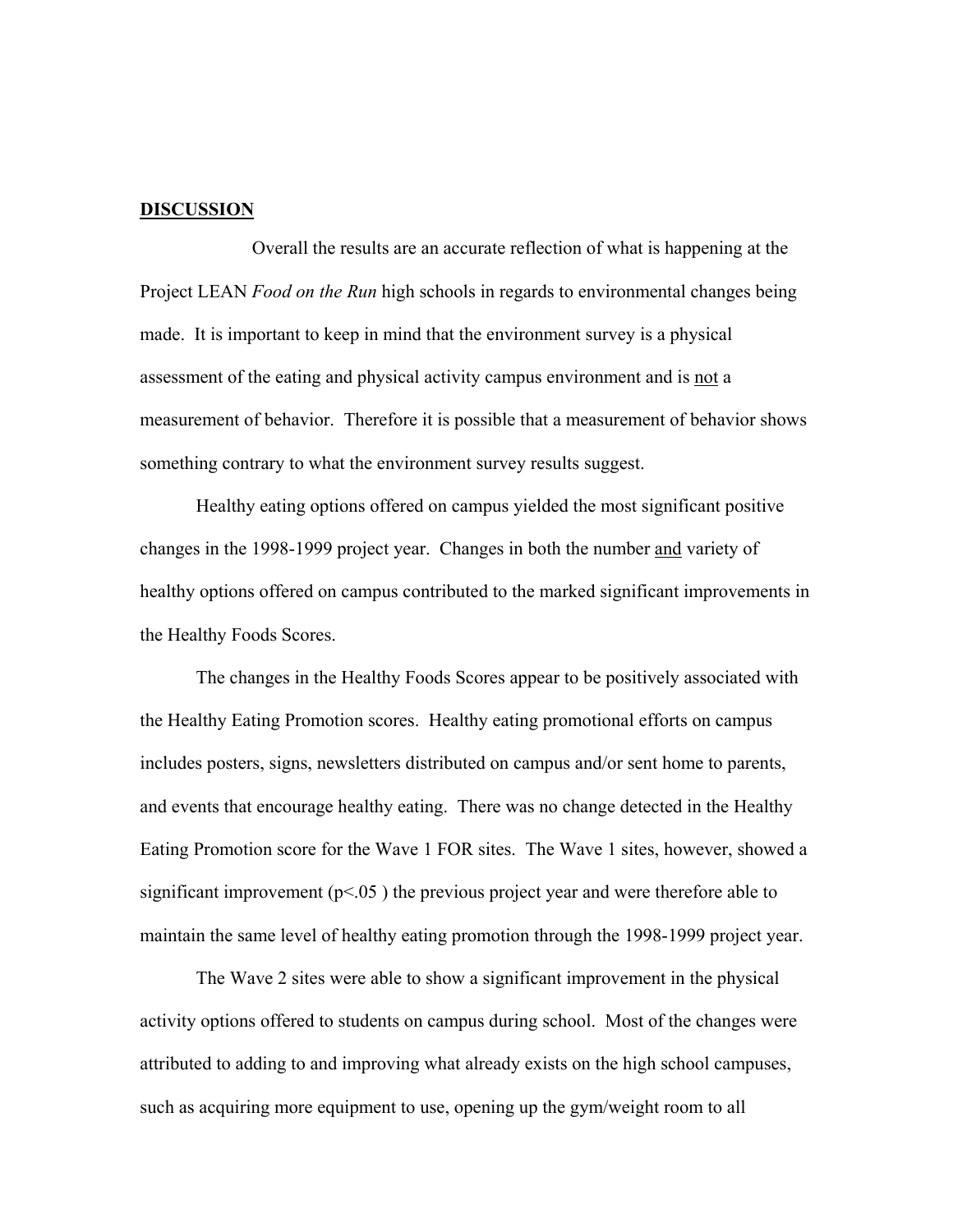students, and tailoring campus physical activities towards girls (in combination with their promotions).

The overall decline in the area of physical activity for the Wave 1 sites may be attributed to a few factors. Many of these sites chose to focus their efforts during the 1998-1999 project year on nutrition and healthy eating, which is evident in the significant improvements in the healthy eating score. Since this is a multiple year project, some sites have chosen to work on a minimal number of issues at a time which can dilute or slow progress in other areas, i.e., physical activity. On a related note, several of the site coordinators are registered dietitians by training and feel more comfortable beginning their work with students on nutrition issues on campus. They may find making changes in the area of physical activity more challenging.

In addition, the wording for survey item number eight, which asks about physical activity options available to students after school, changed slightly on the 1998-1999 survey. For this most recent survey the statement, "*This does not include competitive and/or varsity sports"* was added (see survey, Appendix B). In previous years some respondents included competitive sports in their responses to the survey item. Therefore, the 1998-1999 After-school Physical Activity score could actually be the true score reflecting the intention of the survey item (assess the physical activity options available to **all students** after school).

Overall, data collected from the Environment Survey indicate that FOR is succeeding in creating high school environments that support healthy eating and physical activity. Several areas, however, most notably physical activity, need greater emphasis. The following are recommendations based on the results.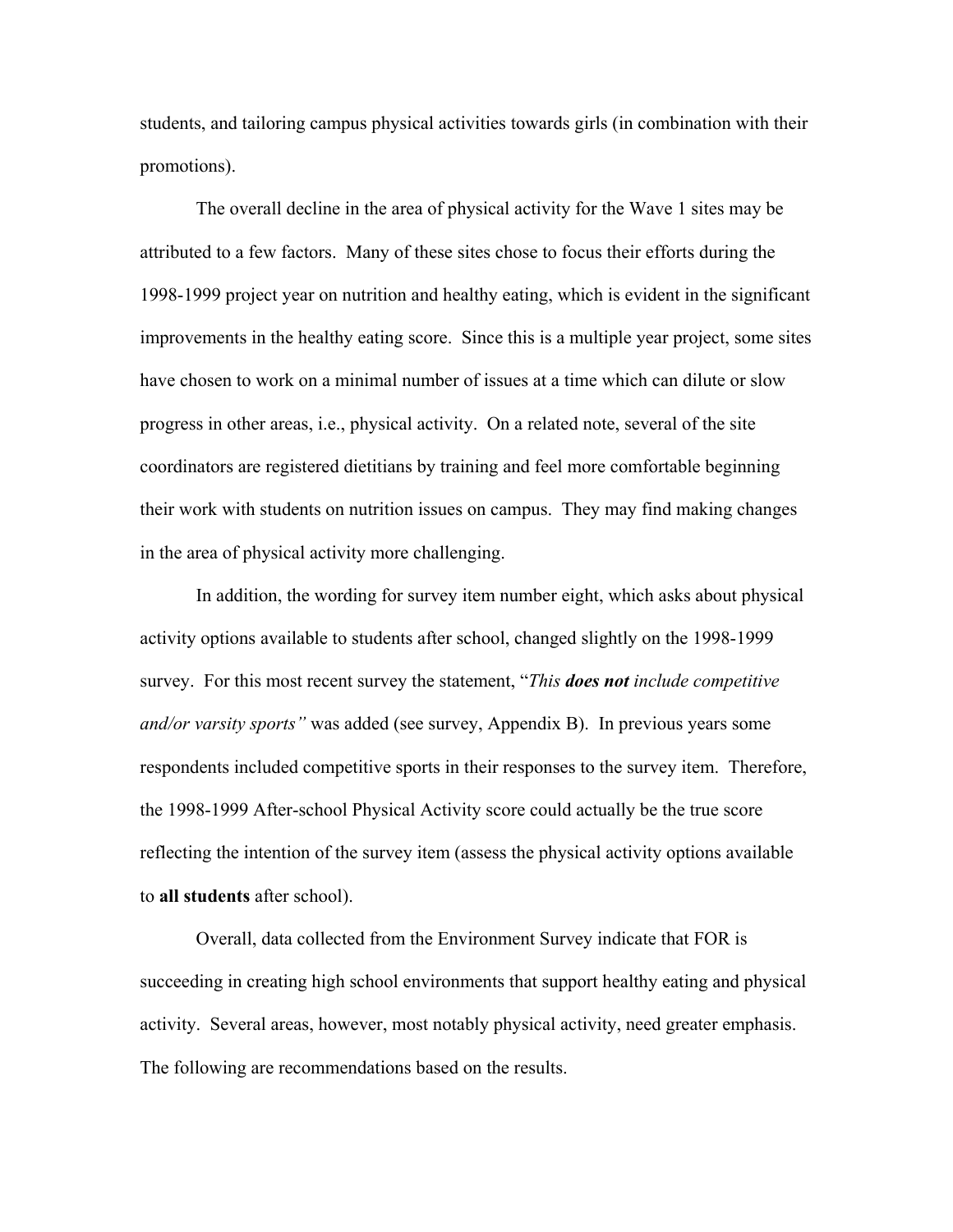# **RECOMMENDATIONS**

- Focus efforts on increasing physical activity options for use before, during, and after school by improving and adding to existing resources.
- Partner and collaborate with physical education staff and recruit students who are specifically interested in the area of physical activity to help accomplish physical activity environmental/policy change goals.
- Promote and increase lifelong physical activity options. (Lifelong physical activity is physical activity among youth that can continue on into adulthood so that they may obtain the benefits throughout life.)
- Continue to maintain the healthy eating/nutrition changes and systematically change the focus to sustainability. The environmental changes accomplished should remain after the student advocates graduate and funding for FOR ends.
- Fully engage teens throughout the advocacy and policy change process (Utilize *Playing the Policy Game* workbook.) Environmental change efforts are more compelling when they are student driven (i.e., with student interest, enthusiasm and energy).
- Strategically use this environment survey data to shape the direction of the program at the state and local levels and to support policy and environmental change efforts.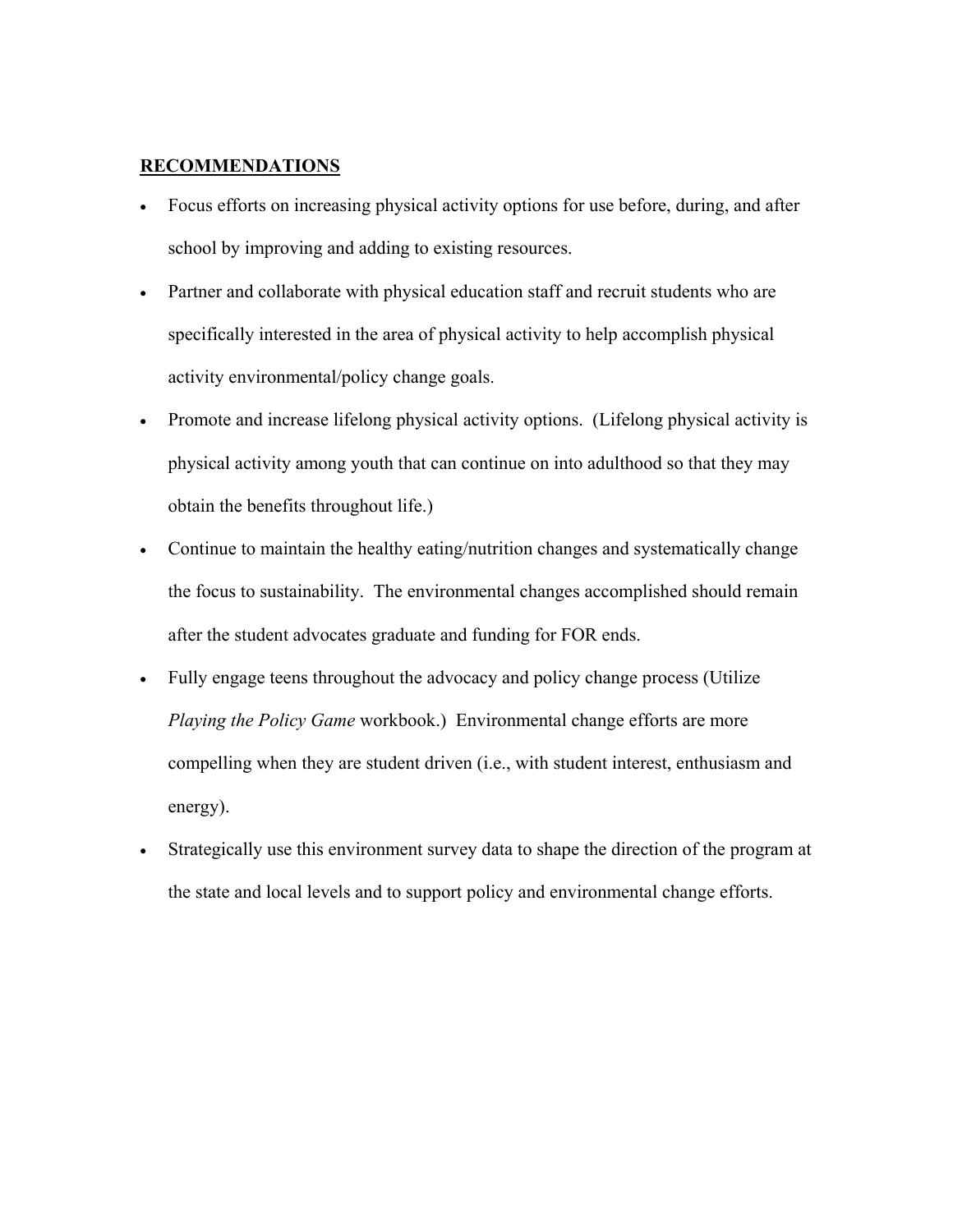**Appendix A** 

**Tables**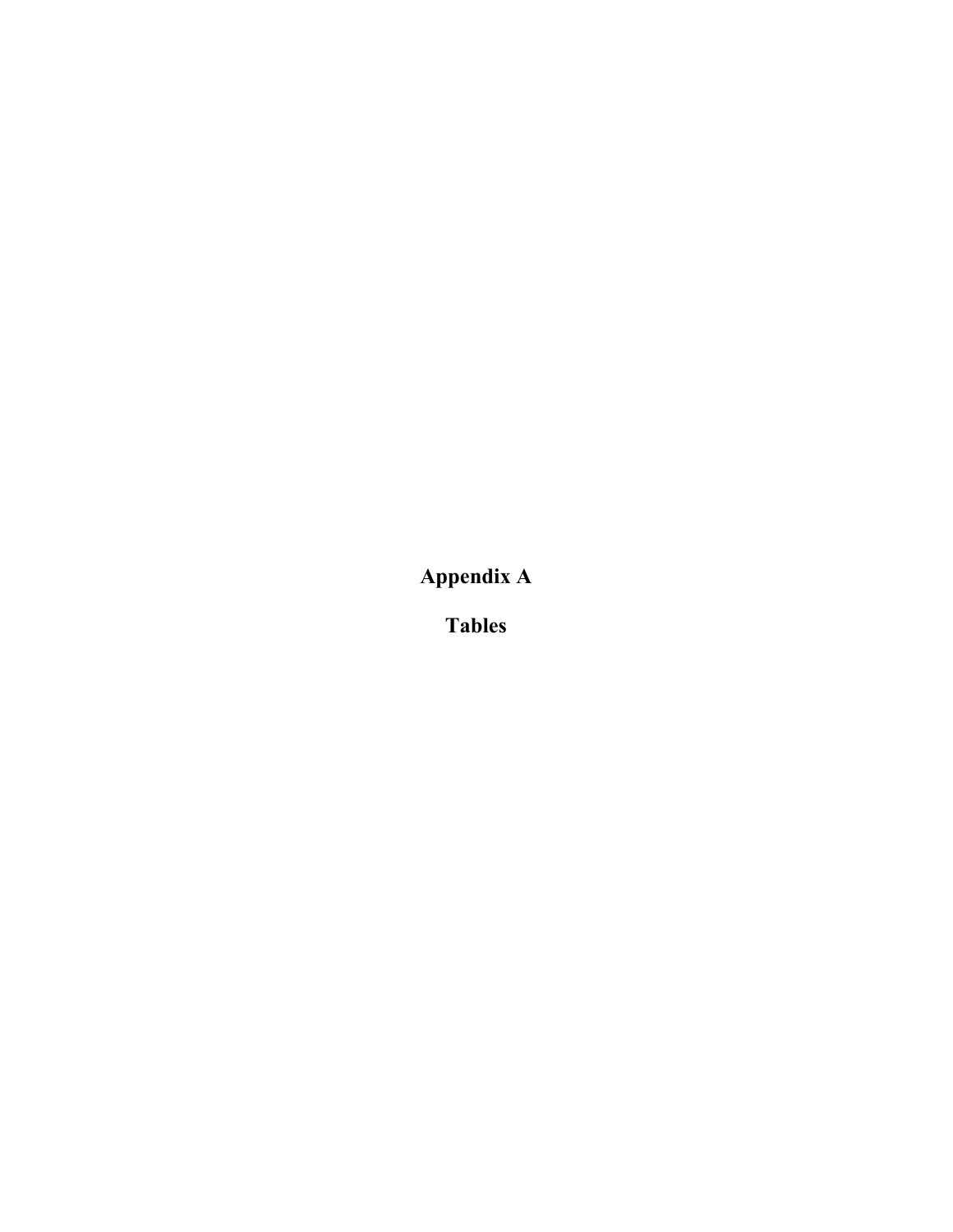**Table A 1 – Low-fat, fat free, healthy food options offered at school. (N=19)** 

|                           | <b>YES</b> | N <sub>O</sub> |
|---------------------------|------------|----------------|
|                           | N(%        | N(%)           |
| Salad/fresh vegetables    | 18 (94.7)  | 1(5.3)         |
| Low-fat dressing          | 6(31.6)    | 13 (68.4)      |
| <b>Fresh fruit</b>        | 19(100.0)  | $\theta$       |
| <b>Dried/canned fruit</b> | 9(47.4)    | 10(52.6)       |
| Non-fat milk              | 5(26.3)    | 14(73.7)       |
| $1\%$ milk                | 15(78.9)   | 4(21.1)        |
| $100\%$ juice             | 11(57.9)   | 8(42.1)        |
| Low-fat entrée            | 8(42.1)    | 11(57.9)       |
| Vegetarian entrée         | 8(42.1)    | 11(57.9)       |
| Whole grain item          | 8(42.1)    | 11(57.9)       |
| <b>Other</b>              | 4(21.1)    | 15 (78.9)      |

**Table A 2 – Low-fat, fat free, healthy food options offered at school.** 

| <b>CPL Region</b>     | <b>FOR Site</b>        | Salad/fr.      | $Lf -$         | Fr. fruit | Other          | Nf-milk        | $1\%$ milk     | 100%           | $Lf -$         | Veg.           | Whole          | Other          |
|-----------------------|------------------------|----------------|----------------|-----------|----------------|----------------|----------------|----------------|----------------|----------------|----------------|----------------|
|                       |                        | veg.           | drsng.         |           | fruit          |                |                | juice          | entree         | entree         | grain          |                |
| <b>Bay Area</b>       | <b>Andrew Hill</b>     | Yes            | N <sub>0</sub> | Yes       | Yes            | Yes            | Yes            | Yes            | Yes            | Yes            | Yes            | Yes            |
|                       | <b>Balboa</b>          | Yes            | No             | Yes       | N <sub>0</sub> | Yes            | No             | Yes            | Yes            | Yes            | Yes            | Yes            |
| <b>Central Valley</b> | Mendota                | N <sub>0</sub> | N <sub>o</sub> | Yes       | N <sub>0</sub> | N <sub>o</sub> | Yes            | N <sub>0</sub> | No             | N <sub>0</sub> | N <sub>0</sub> | N <sub>o</sub> |
|                       | Firebaugh              | Yes            | No             | Yes       | No             | N <sub>0</sub> | N <sub>0</sub> | N <sub>0</sub> | N <sub>0</sub> | N <sub>0</sub> | N <sub>0</sub> | N <sub>o</sub> |
| <b>Gold Coast</b>     | <b>Ernest Righetti</b> | Yes            | No             | Yes       | N <sub>o</sub> | N <sub>o</sub> | Yes            | Yes            | No             | Yes            | N <sub>0</sub> | N <sub>o</sub> |
| <b>Gold Country</b>   | Encina                 | Yes            | Yes            | Yes       | Yes            | N <sub>0</sub> | Yes            | N <sub>0</sub> | Yes            | N <sub>0</sub> | N <sub>o</sub> | N <sub>o</sub> |
|                       | San Juan               | Yes            | No             | Yes       | N <sub>o</sub> | N <sub>0</sub> | Yes            | N <sub>0</sub> | N <sub>o</sub> | N <sub>o</sub> | N <sub>0</sub> | N <sub>o</sub> |
| <b>Great South</b>    | Fontana                | Yes            | Yes            | Yes       | Yes            | N <sub>o</sub> | Yes            | N <sub>0</sub> | Yes            | Yes            | Yes            | N <sub>o</sub> |
|                       | <b>Colton</b>          | Yes            | No             | Yes       | Yes            | Yes            | Yes            | Yes            | Yes            | Yes            | Yes            | Yes            |
|                       | Cajon                  | Yes            | No             | Yes       | No             | N <sub>0</sub> | Yes            | N <sub>0</sub> | No             | N <sub>o</sub> | N <sub>0</sub> | N <sub>o</sub> |
| <b>Los Angeles</b>    | Gabrielino             | Yes            | No             | Yes       | N <sub>o</sub> | N <sub>0</sub> | No             | Yes            | N <sub>o</sub> | No             | Yes            | N <sub>o</sub> |
| <b>North Central</b>  | <b>King City</b>       | Yes            | N <sub>0</sub> | Yes       | N <sub>o</sub> | N <sub>o</sub> | Yes            | Yes            | N <sub>o</sub> | N <sub>0</sub> | Yes            | N <sub>o</sub> |
| <b>North Coast</b>    | <b>Del Norte</b>       | Yes            | Yes            | Yes       | Yes            | No             | Yes            | Yes            | Yes            | N <sub>o</sub> | N <sub>0</sub> | N <sub>o</sub> |
|                       | <b>Zoe Barnum</b>      | Yes            | Yes            | Yes       | N <sub>0</sub> | N <sub>0</sub> | Yes            | Yes            | Yes            | Yes            | Yes            | N <sub>o</sub> |
| <b>Sierra Cascade</b> | <b>Anderson</b>        | Yes            | N <sub>o</sub> | Yes       | Yes            | N <sub>o</sub> | Yes            | Yes            | No             | No             | Yes            | N <sub>o</sub> |
|                       | Portola                | Yes            | N <sub>0</sub> | Yes       | Yes            | N <sub>o</sub> | N <sub>0</sub> | No             | N <sub>o</sub> | N <sub>0</sub> | N <sub>0</sub> | N <sub>o</sub> |
| <b>Southern Coast</b> | <b>Herbert Hoover</b>  | Yes            | Yes            | Yes       | Yes            | Yes            | Yes            | Yes            | Yes            | Yes            | N <sub>o</sub> | N <sub>o</sub> |
|                       | <b>SELF</b>            | Yes            | Yes            | Yes       | Yes            | Yes            | Yes            | Yes            | No             | Yes            | N <sub>o</sub> | N <sub>o</sub> |
|                       | <b>Southwest</b>       | Yes            | N <sub>0</sub> | Yes       | N <sub>o</sub> | N <sub>o</sub> | Yes            | N <sub>0</sub> | No             | N <sub>o</sub> | N <sub>0</sub> | N <sub>o</sub> |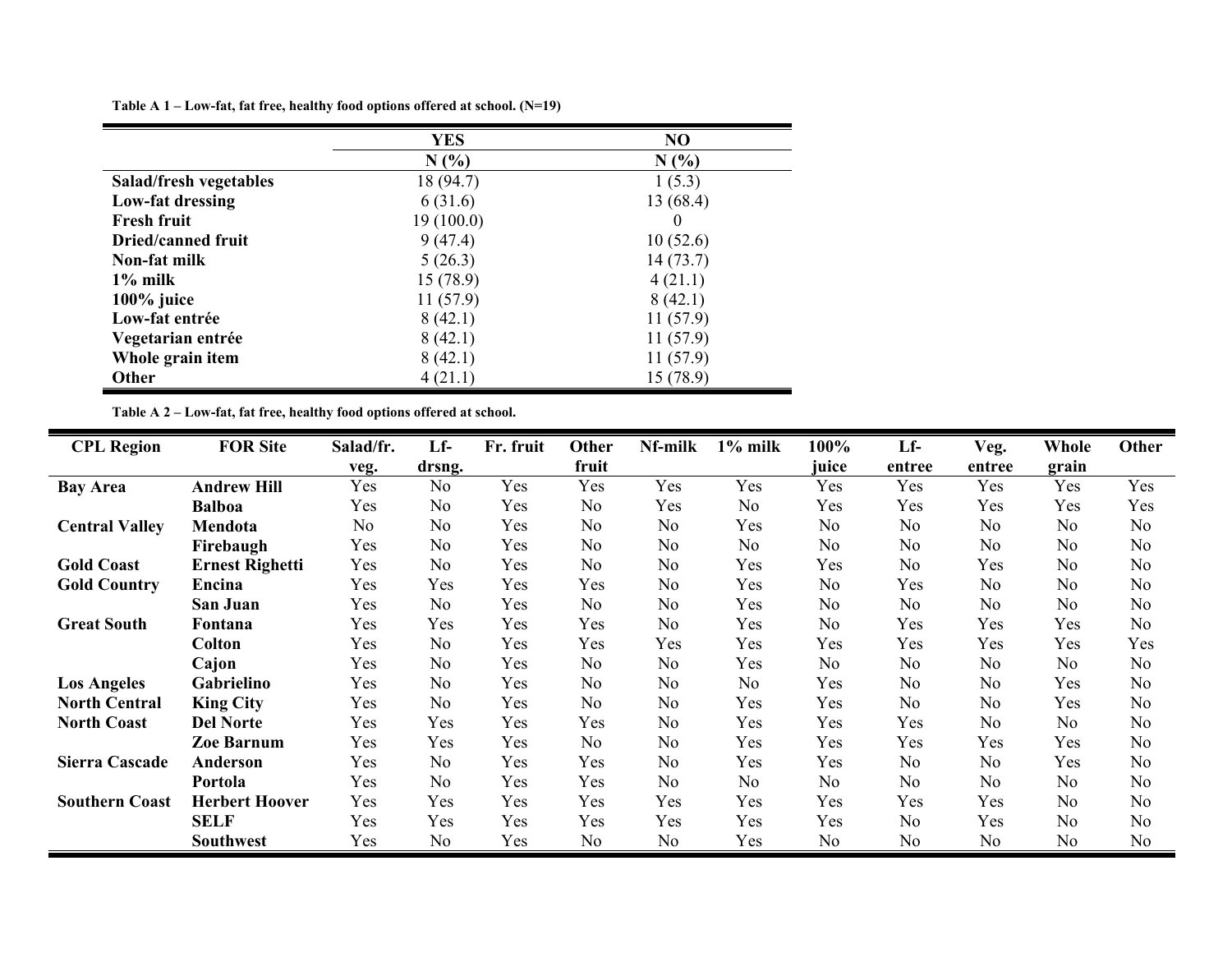**Table A 3 – Type of information posted for foods. (N=19)** 

|                              | YES     | N <sub>O</sub> |
|------------------------------|---------|----------------|
| <b>Nutrition Information</b> | N(%     | N(%            |
| Low-fat                      | 8(42.1) | 11(57.9)       |
| <b>Fat-free</b>              | 2(10.5) | 17(89.5)       |
| <b>Nutrition label</b>       | 6(31.6) | 13(68.4)       |
| <b>Other</b>                 | 4(21.1) | 15(78.9)       |
| <b>None</b>                  | 5(26.3) | 14(73.7)       |

**Table A 4 – Type of information posted for foods by region and site.** 

| <b>CPL Region</b>     | <b>FOR Site</b>        | Low-fat        | <b>Fat-free</b> | Nutr.          | Other          | <b>None</b>    |
|-----------------------|------------------------|----------------|-----------------|----------------|----------------|----------------|
|                       |                        |                |                 | label          |                |                |
| <b>Bay Area</b>       | <b>Andrew Hill</b>     | Yes            | N <sub>0</sub>  | N <sub>o</sub> | N <sub>0</sub> | N <sub>o</sub> |
|                       | <b>Balboa</b>          | Yes            | No              | Yes            | Yes            | N <sub>0</sub> |
| <b>Central Valley</b> | Mendota                | N <sub>0</sub> | N <sub>0</sub>  | N <sub>0</sub> | Yes            | No.            |
|                       | Firebaugh              | Yes            | No              | N <sub>0</sub> | No             | N <sub>0</sub> |
| <b>Gold Coast</b>     | <b>Ernest Righetti</b> | N <sub>0</sub> | No              | N <sub>0</sub> | No.            | Yes            |
| <b>Gold Country</b>   | Encina                 | N <sub>o</sub> | N <sub>0</sub>  | N <sub>0</sub> | No.            | Yes            |
|                       | San Juan               | N <sub>0</sub> | No              | Yes            | N <sub>0</sub> | N <sub>0</sub> |
| <b>Great South</b>    | Fontana                | Yes            | No              | N <sub>0</sub> | N <sub>0</sub> | N <sub>0</sub> |
|                       | <b>Colton</b>          | Yes            | Yes             | N <sub>0</sub> | Yes            | N <sub>0</sub> |
|                       | Cajon                  | N <sub>0</sub> | N <sub>0</sub>  | N <sub>0</sub> | N <sub>0</sub> | Yes            |
| <b>Los Angeles</b>    | Gabrielino             | Yes            | Yes             | Yes            | N <sub>0</sub> | N <sub>0</sub> |
| <b>North Central</b>  | <b>King City</b>       | Yes            | No              | N <sub>0</sub> | N <sub>0</sub> | N <sub>0</sub> |
| <b>North Coast</b>    | <b>Del Norte</b>       | N <sub>0</sub> | N <sub>0</sub>  | N <sub>0</sub> | No.            | Yes            |
|                       | <b>Zoe Barnum</b>      | N <sub>0</sub> | No              | Yes            | N <sub>0</sub> | N <sub>0</sub> |
| Sierra Cascade        | Anderson               | N <sub>0</sub> | No              | N <sub>0</sub> | Yes            | N <sub>0</sub> |
|                       | Portola                | N <sub>0</sub> | N <sub>0</sub>  | Yes            | N <sub>0</sub> | N <sub>0</sub> |
| <b>Southern Coast</b> | <b>Herbert Hoover</b>  | N <sub>0</sub> | N <sub>0</sub>  | <b>Yes</b>     | No             | N <sub>0</sub> |
|                       | <b>SELF</b>            | Yes            | No              | N <sub>0</sub> | N <sub>0</sub> | N <sub>0</sub> |
|                       | Southwest              | N <sub>0</sub> | N <sub>0</sub>  | N <sub>0</sub> | No             | Yes            |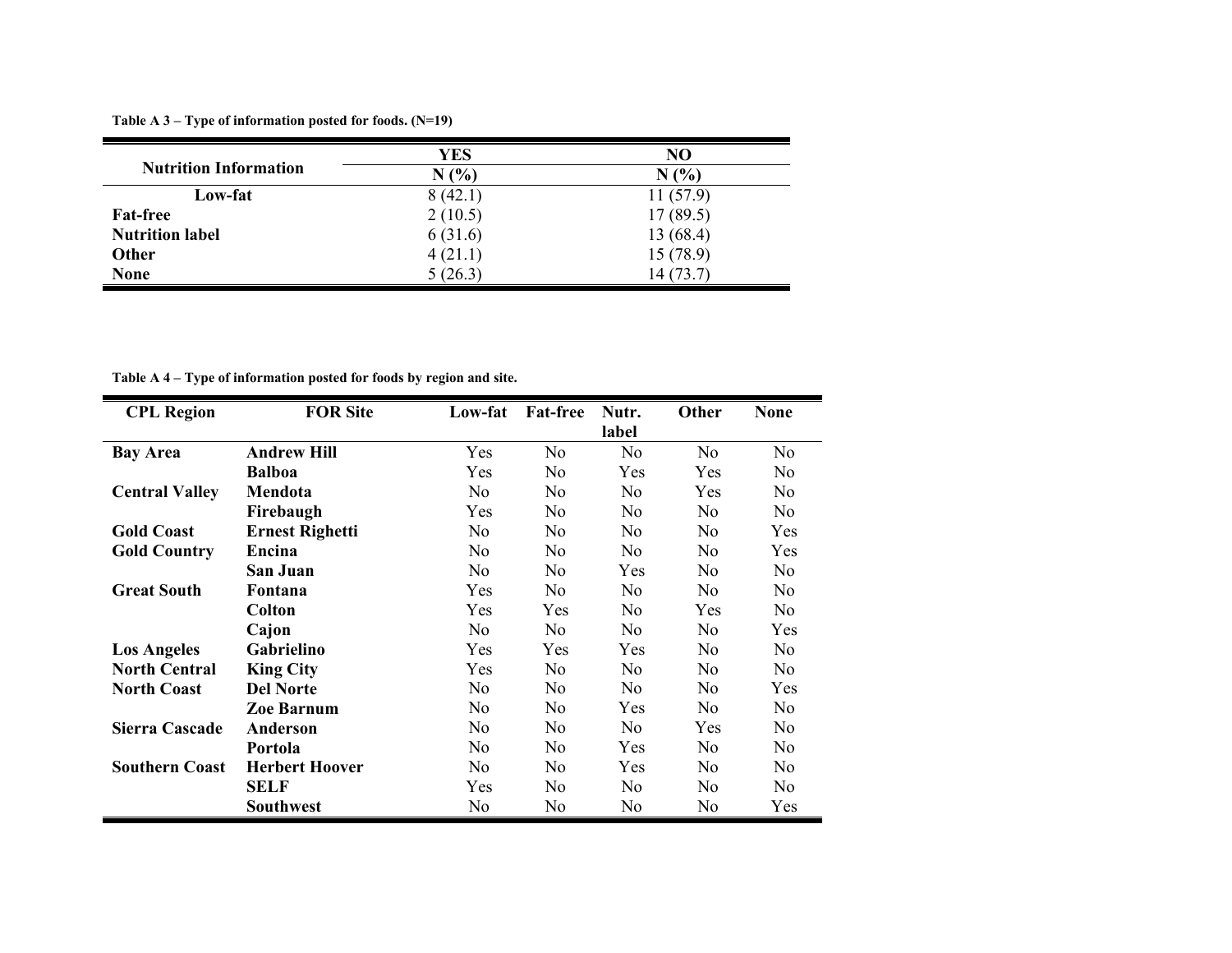|                     | YES | N <sub>O</sub> | <b>Missing</b> |
|---------------------|-----|----------------|----------------|
| <b>Where Posted</b> |     |                |                |
| On menu             |     | ιv             |                |
| By food             |     |                |                |
| Campus walls        |     |                |                |
| Other               |     |                |                |

**Table A 5 – Where nutrition information is posted. (N=14; 5 sites have no posted information)** 

**Table A 6 – Food options on campus besides tray meals. (N=19)** 

|                             | YES       | NO       |
|-----------------------------|-----------|----------|
| <b>Type of Venue</b>        | N(%       | N(%      |
| <b>Fast-food restaurant</b> | 10(52.6)  | 9(47.4)  |
| <b>Snack bar</b>            | 12(63.2)  | 7(36.8)  |
| Food cart                   | 12(63.2)  | 7(36.8)  |
| <b>Vending machine</b>      | 13 (68.4) | 6(31.6)  |
| <b>Other</b>                | 7(36.8)   | 12(63.2) |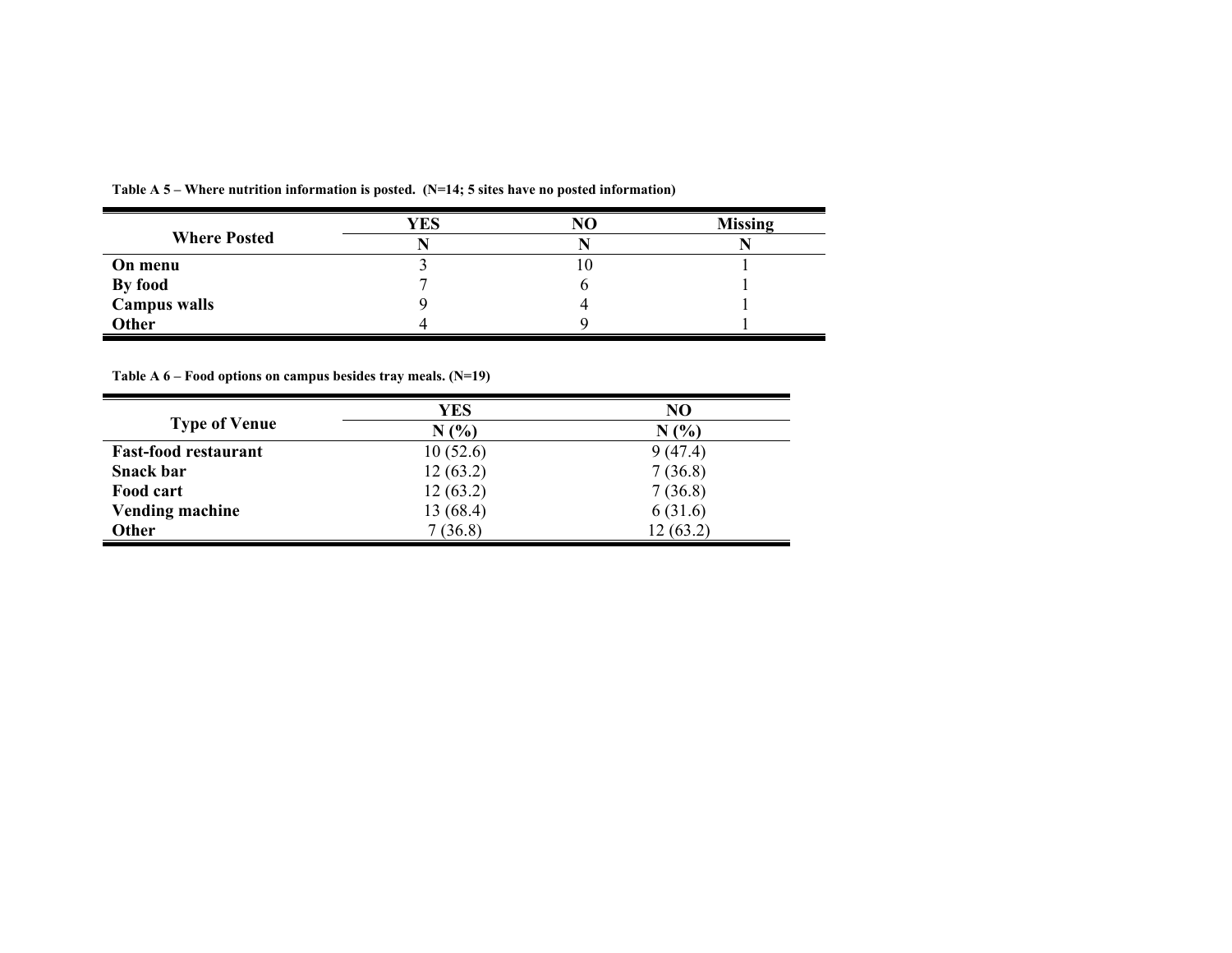| <b>CPL Region</b>     | <b>FOR Site</b>        | Fast-          | How              | <b>Snack</b>   | How              | Food           | How              | Vend.          | <b>How</b>     | Other          | How      |
|-----------------------|------------------------|----------------|------------------|----------------|------------------|----------------|------------------|----------------|----------------|----------------|----------|
|                       |                        | food           | <b>Many</b>      | Bar            | <b>Many</b>      | Cart           | <b>Many</b>      | Mach.          | Many           |                | Many     |
| <b>Bay Area</b>       | <b>Andrew Hill</b>     | N <sub>o</sub> | 0                | Yes            |                  | N <sub>0</sub> | $\theta$         | Yes            |                | Yes            | 9        |
|                       | <b>Balboa</b>          | Yes            |                  | Yes            |                  | Yes            |                  | Yes            |                | N <sub>0</sub> | $\theta$ |
| <b>Central Valley</b> | Mendota                | Yes            |                  | Yes            |                  | No.            | $\boldsymbol{0}$ | N <sub>o</sub> | $\theta$       | N <sub>0</sub> | $\Omega$ |
|                       | Firebaugh              | Yes            |                  | Yes            |                  | Yes            |                  | N <sub>o</sub> | $\mathbf{0}$   | N <sub>o</sub> | $\theta$ |
| <b>Gold Coast</b>     | <b>Ernest Righetti</b> | Yes            | 3                | N <sub>o</sub> | $\theta$         | Yes            | $\overline{2}$   | Yes            |                | N <sub>o</sub> | $\theta$ |
| <b>Gold Country</b>   | Encina                 | N <sub>o</sub> | $\boldsymbol{0}$ | Yes            |                  | N <sub>0</sub> | $\boldsymbol{0}$ | N <sub>o</sub> | $\theta$       | Yes            |          |
|                       | San Juan               | Yes            | $\overline{2}$   | Yes            |                  | Yes            |                  | Yes            | 4              | Yes            |          |
| <b>Great South</b>    | Fontana                | Yes            | 3                | Yes            | 3                | Yes            | 7                | Yes            | 25             | Yes            |          |
|                       | Colton                 | Yes            |                  | Yes            | $\overline{2}$   | Yes            | 6                | Yes            | 12             | Yes            |          |
|                       | Cajon                  | N <sub>o</sub> | $\boldsymbol{0}$ | Yes            |                  | Yes            | 6                | Yes            | 6              | N <sub>o</sub> |          |
| <b>Los Angeles</b>    | Gabrielino             | Yes            | $\overline{2}$   | N <sub>0</sub> | $\theta$         | N <sub>o</sub> | $\overline{0}$   | N <sub>o</sub> | $\Omega$       | N <sub>0</sub> | $\Omega$ |
| <b>North Central</b>  | <b>King City</b>       | N <sub>0</sub> | $\boldsymbol{0}$ | Yes            |                  | Yes            |                  | Yes            |                | N <sub>0</sub> | $\Omega$ |
| <b>North Coast</b>    | <b>Del Norte</b>       | No.            | $\boldsymbol{0}$ | Yes            |                  | N <sub>0</sub> | 0                | Yes            | $\overline{2}$ | Yes            |          |
|                       | <b>Zoe Barnum</b>      | N <sub>0</sub> | $\boldsymbol{0}$ | N <sub>0</sub> | $\theta$         | Yes            |                  | Yes            | 3              | N <sub>0</sub> |          |
| <b>Sierra Cascade</b> | Anderson               | Yes            | $\overline{2}$   | Yes            |                  | Yes            |                  | Yes            | 11             | N <sub>0</sub> | $\Omega$ |
|                       | Portola                | N <sub>0</sub> | $\boldsymbol{0}$ | N <sub>0</sub> | $\boldsymbol{0}$ | No.            | $\boldsymbol{0}$ | Yes            |                | N <sub>0</sub> | $\theta$ |
| <b>Southern Coast</b> | <b>Herbert Hoover</b>  | Yes            | $\overline{2}$   | N <sub>o</sub> | $\theta$         | Yes            | 6                | N <sub>o</sub> | $\theta$       | N <sub>o</sub> |          |
|                       | <b>SELF</b>            | N <sub>0</sub> | $\boldsymbol{0}$ | N <sub>o</sub> | $\boldsymbol{0}$ | N <sub>0</sub> | $\boldsymbol{0}$ | Yes            |                | N <sub>o</sub> |          |
|                       | <b>Southwest</b>       | N <sub>0</sub> | 0                | N <sub>o</sub> | 0                | Yes            | 3                | N <sub>0</sub> | $\theta$       | Yes            |          |

**Table A 7 – Food options on campus besides tray meals by region and site.**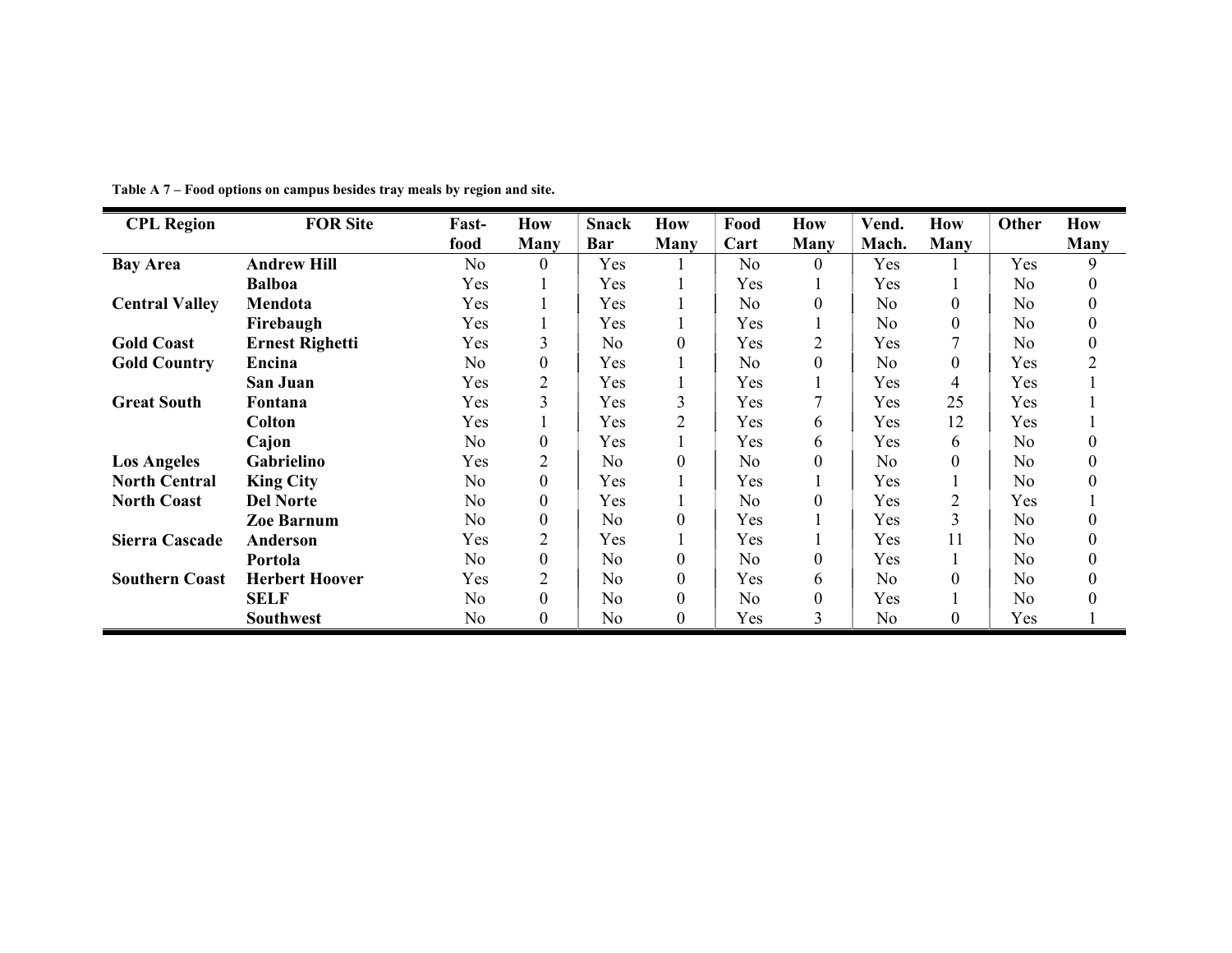| <b>Type of Healthy Eating</b> | YES       | NO        |
|-------------------------------|-----------|-----------|
| <b>Promotion</b>              | N(%)      | N(%)      |
| Posters/signs                 | 17(89.5)  | 2(10.5)   |
| <b>Student newspaper</b>      | 4(21.1)   | 15(78.9)  |
| Over P.A.                     | 7(36.8)   | 12(63.2)  |
| Parent newsletter             | 6(31.6)   | 13 (68.4) |
| <b>Other</b>                  | 13 (68.4) | 6(31.6)   |

**Table A 8 – Healthy eating promotions seen or heard on campus. (N=19)** 

**Table A 9 – Healthy eating promotions seen or heard on campus by region and site.** 

| <b>CPL Region</b>     | <b>FOR Site</b>        | Posters/       | <b>Student</b>          | Over<br>P.A.   | <b>Parent</b><br><b>Newsletter</b> | other          |
|-----------------------|------------------------|----------------|-------------------------|----------------|------------------------------------|----------------|
| <b>Bay Area</b>       | <b>Andrew Hill</b>     | signs<br>Yes   | <b>Newspaper</b><br>Yes | Yes            | Yes                                | Yes            |
|                       | <b>Balboa</b>          | Yes            | Yes                     | N <sub>0</sub> | N <sub>0</sub>                     | Yes            |
|                       |                        |                |                         |                |                                    |                |
| <b>Central Valley</b> | Mendota                | Yes            | N <sub>0</sub>          | N <sub>0</sub> | Yes                                | Yes            |
|                       | Firebaugh              | Yes            | N <sub>0</sub>          | N <sub>0</sub> | No                                 | N <sub>0</sub> |
| <b>Gold Coast</b>     | <b>Ernest Righetti</b> | Yes            | N <sub>0</sub>          | N <sub>0</sub> | N <sub>0</sub>                     | Yes            |
| <b>Gold Country</b>   | Encina                 | Yes            | N <sub>0</sub>          | N <sub>0</sub> | N <sub>0</sub>                     | No             |
|                       | San Juan               | Yes            | N <sub>0</sub>          | Yes            | N <sub>0</sub>                     | Yes            |
| <b>Great South</b>    | Fontana                | Yes            | Yes                     | <b>Yes</b>     | <b>Yes</b>                         | N <sub>0</sub> |
|                       | Colton                 | Yes            | N <sub>0</sub>          | N <sub>o</sub> | N <sub>0</sub>                     | Yes            |
|                       | Cajon                  | N <sub>0</sub> | N <sub>0</sub>          | N <sub>0</sub> | No                                 | Yes            |
| <b>Los Angeles</b>    | Gabrielino             | N <sub>o</sub> | N <sub>0</sub>          | N <sub>0</sub> | No                                 | Yes            |
| <b>North Central</b>  | <b>King City</b>       | Yes            | N <sub>0</sub>          | Yes            | N <sub>0</sub>                     | Yes            |
| <b>North Coast</b>    | <b>Del Norte</b>       | Yes            | N <sub>0</sub>          | N <sub>0</sub> | Yes                                | Yes            |
|                       | <b>Zoe Barnum</b>      | Yes            | N <sub>0</sub>          | N <sub>0</sub> | Yes                                | Yes            |
| Sierra Cascade        | Anderson               | Yes            | Yes                     | Yes            | Yes                                | N <sub>0</sub> |
|                       | Portola                | Yes            | N <sub>0</sub>          | N <sub>0</sub> | No                                 | Yes            |
| <b>Southern Coast</b> | <b>Herbert Hoover</b>  | Yes            | N <sub>0</sub>          | N <sub>0</sub> | No                                 | Yes            |
|                       | <b>SELF</b>            | Yes            | N <sub>0</sub>          | Yes            | N <sub>0</sub>                     | No             |
|                       | <b>Southwest</b>       | Yes            | N <sub>0</sub>          | Yes            | No                                 | No             |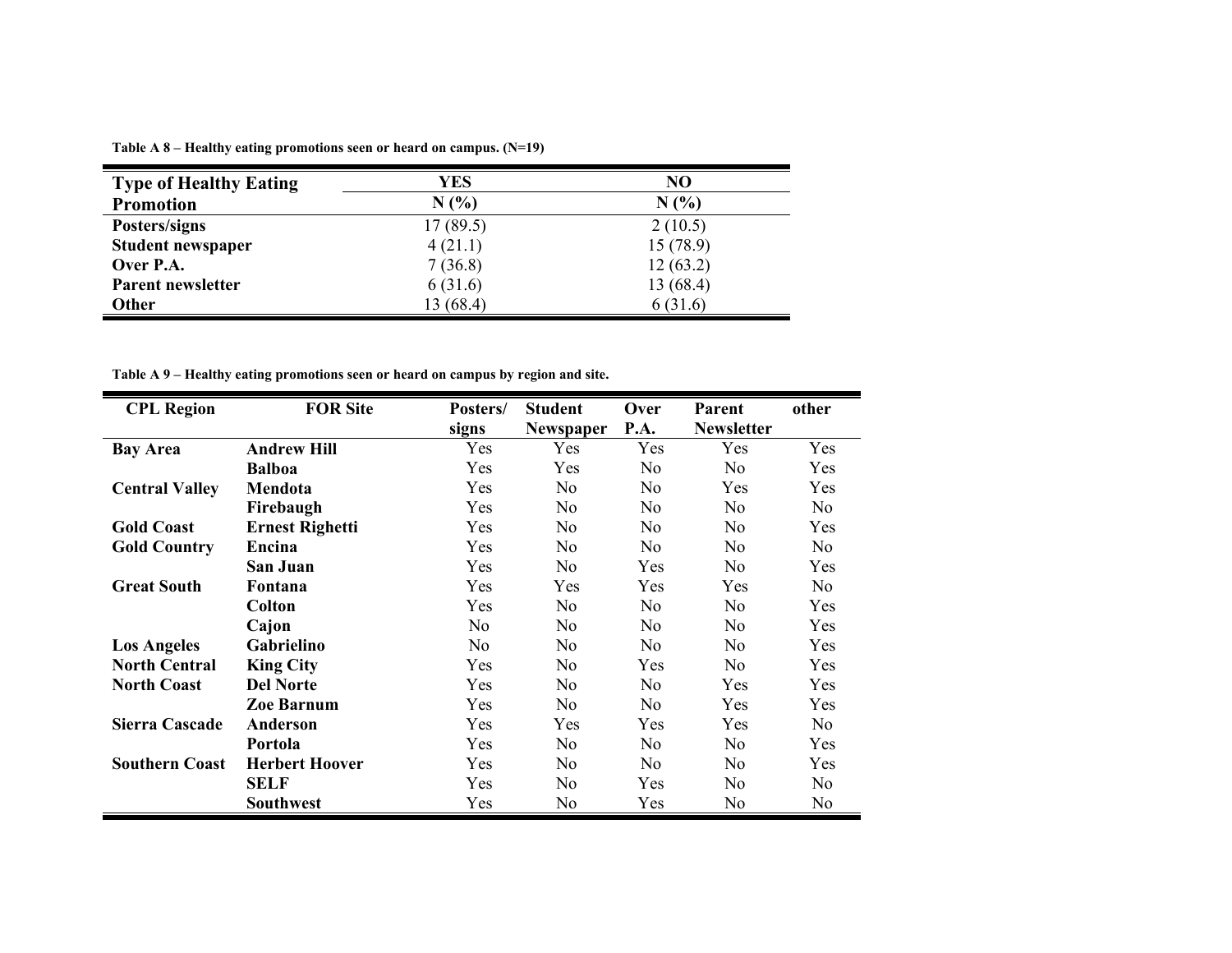**Table A 10 – Physical activity options & facilities during school. (N=19)** 

|                            | YES       | N <sub>O</sub> |
|----------------------------|-----------|----------------|
|                            | N(%)      | N(%)           |
| <b>Organized sports</b>    | 9(47.4)   | 10(52.6)       |
| <b>Playing fields</b>      | 13 (68.4) | 6(31.6)        |
| Weight room                | 16(84.2)  | 3(15.8)        |
| <b>Basketball courts</b>   | 15(78.9)  | 4(21.1)        |
| <b>Check-out equipment</b> | 3(15.8)   | 16(84.2)       |
| Other                      | 2(10.5)   | 17 (89.5)      |

**Table A 11 – Physical activity options & facilities during school by region and site.** 

| <b>CPL Region</b>     | <b>FOR Site</b>        | <b>Sports</b>  | <b>Playing</b> | Weight         | <b>B-ball</b>  | Check-out      | Other          |
|-----------------------|------------------------|----------------|----------------|----------------|----------------|----------------|----------------|
|                       |                        | Club           | fields         | Room           | courts         | equip          |                |
| <b>Bay Area</b>       | <b>Andrew Hill</b>     | N <sub>0</sub> | Yes            | Yes            | N <sub>0</sub> | N <sub>o</sub> | No             |
|                       | <b>Balboa</b>          | Yes            | N <sub>0</sub> | N <sub>o</sub> | Yes            | N <sub>0</sub> | Yes            |
| <b>Central Valley</b> | Mendota                | N <sub>0</sub> | Yes            | Yes            | Yes            | N <sub>0</sub> | No             |
|                       | Firebaugh              | Yes            | N <sub>0</sub> | Yes            | Yes            | No             | No             |
| <b>Gold Coast</b>     | <b>Ernest Righetti</b> | Yes            | Yes            | Yes            | Yes            | Yes            | No             |
| <b>Gold Country</b>   | Encina                 | Yes            | Yes            | Yes            | Yes            | N <sub>0</sub> | No             |
|                       | San Juan               | Yes            | Yes            | Yes            | Yes            | N <sub>0</sub> | No             |
| <b>Great South</b>    | Fontana                | Yes            | Yes            | Yes            | Yes            | N <sub>o</sub> | N <sub>o</sub> |
|                       | <b>Colton</b>          | Yes            | Yes            | Yes            | Yes            | Yes            | Yes            |
|                       | Cajon                  | N <sub>o</sub> | No.            | N <sub>o</sub> | No             | N <sub>0</sub> | No             |
| <b>Los Angeles</b>    | Gabrielino             | N <sub>0</sub> | Yes            | Yes            | Yes            | N <sub>0</sub> | N <sub>o</sub> |
| <b>North Central</b>  | <b>King City</b>       | Yes            | N <sub>o</sub> | Yes            | Yes            | N <sub>o</sub> | N <sub>o</sub> |
| <b>North Coast</b>    | <b>Del Norte</b>       | N <sub>0</sub> | Yes            | Yes            | Yes            | N <sub>o</sub> | N <sub>o</sub> |
|                       | <b>Zoe Barnum</b>      | N <sub>0</sub> | No.            | N <sub>o</sub> | N <sub>0</sub> | N <sub>0</sub> | N <sub>o</sub> |
| <b>Sierra Cascade</b> | Anderson               | Yes            | <b>Yes</b>     | Yes            | <b>Yes</b>     | N <sub>0</sub> | No             |
|                       | Portola                | N <sub>0</sub> | Yes            | Yes            | N <sub>0</sub> | N <sub>0</sub> | No             |
| <b>Southern Coast</b> | <b>Herbert Hoover</b>  | No             | Yes            | Yes            | Yes            | N <sub>0</sub> | No             |
|                       | <b>SELF</b>            | N <sub>0</sub> | Yes            | Yes            | Yes            | Yes            | No             |
|                       | <b>Southwest</b>       | No             | No             | Yes            | Yes            | No             | No             |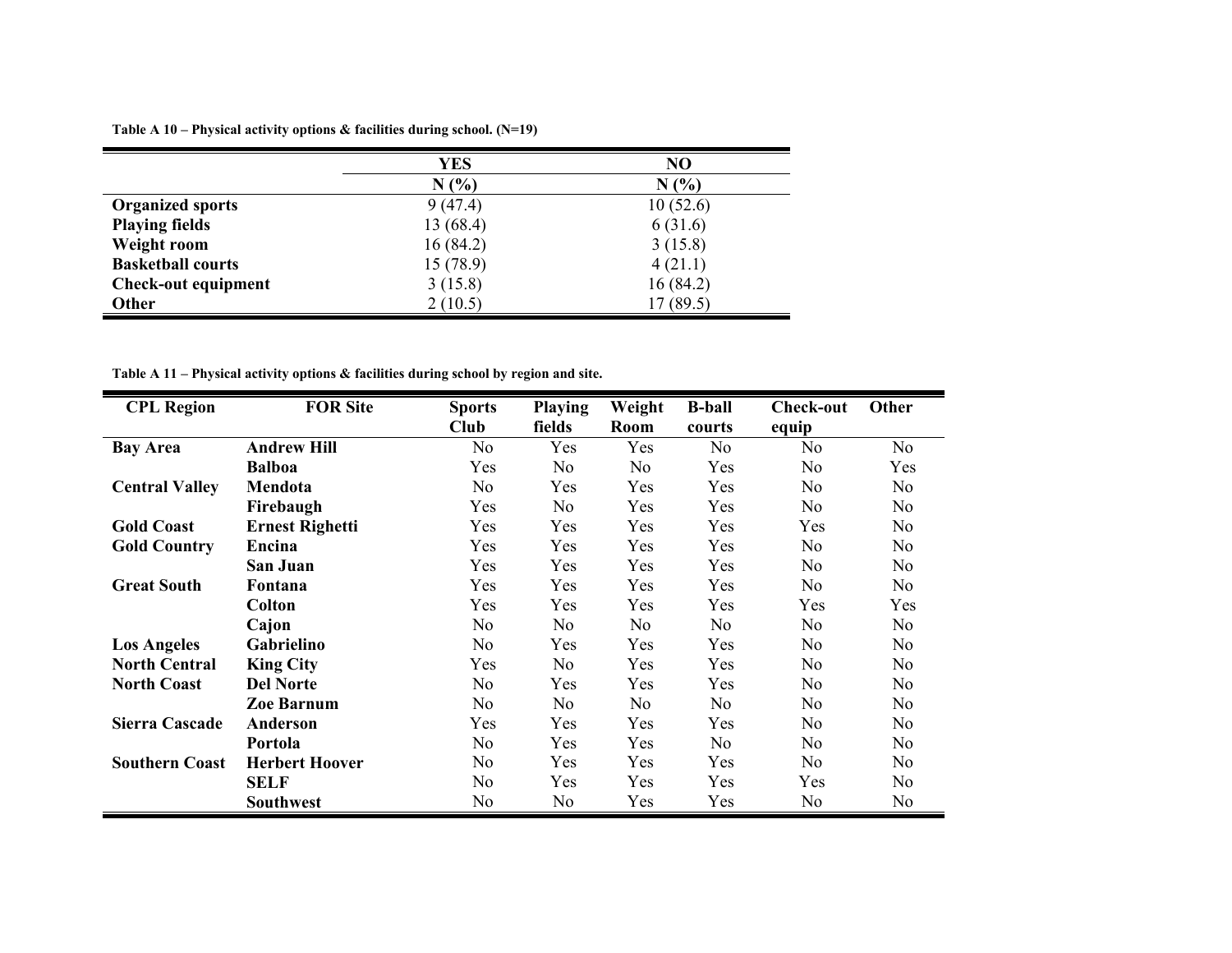| Table A 12 – Physical activity options & facilities after school. $(N=19)$ |  |  |
|----------------------------------------------------------------------------|--|--|
|                                                                            |  |  |

|                                | YES       | NO       |
|--------------------------------|-----------|----------|
|                                | N(%)      | N(%      |
| <b>School teams</b>            | 12(63.2)  | 7(36.8)  |
| <b>Playing fields</b>          | 13 (68.4) | 6(31.6)  |
| <b>Weight rooms</b>            | 13 (68.4) | 6(31.6)  |
| <b>Basketball Courts</b>       | 13 (68.4) | 6(31.6)  |
| YMCA/YWCA                      | 5(26.3)   | 14(73.7) |
| <b>Boys/Girls Clubs</b>        | 5(26.3)   | 14(73.7) |
| <b>Community sport leagues</b> | 9(47.4)   | 10(52.6) |
| Health club/gym                | 9(47.4)   | 10(52.6) |
| <b>Other</b>                   | 3(15.8)   | 16(84.2) |

**Table A 13 – Physical activity options & facilities after school by region and site.** 

٠

| <b>CPL Region</b>     | <b>FOR Site</b>        | <b>School</b> | <b>Playing</b> | Weight         | <b>B-ball</b>  | YMCA/          | <b>Boys/Girls</b> | Comm           | Gym            | other          |
|-----------------------|------------------------|---------------|----------------|----------------|----------------|----------------|-------------------|----------------|----------------|----------------|
|                       |                        | teams         | fields         | room           | courts         | <b>YWCA</b>    | club              | league         |                |                |
| <b>Bay Area</b>       | <b>Andrew Hill</b>     | Yes           | Yes            | Yes            | Yes            | N <sub>o</sub> | N <sub>o</sub>    | N <sub>0</sub> | No             | Yes            |
|                       | <b>Balboa</b>          | Yes           | No             | No             | N <sub>o</sub> | N <sub>o</sub> | Yes               | Yes            | No             | N <sub>0</sub> |
| <b>Central Valley</b> | Mendota                | No.           | No             | Yes            | Yes            | N <sub>0</sub> | Yes               | Yes            | No             | No             |
|                       | Firebaugh              | No.           | No             | N <sub>0</sub> | Yes            | No.            | No                | Yes            | Yes            | No             |
| <b>Gold Coast</b>     | <b>Ernest Righetti</b> | Yes           | Yes            | Yes            | Yes            | Yes            | N <sub>0</sub>    | Yes            | Yes            | N <sub>o</sub> |
| <b>Gold Country</b>   | Encina                 | No.           | Yes            | No             | Yes            | N <sub>o</sub> | N <sub>o</sub>    | N <sub>o</sub> | No             | N <sub>o</sub> |
|                       | San Juan               | Yes           | Yes            | Yes            | Yes            | No.            | No                | N <sub>0</sub> | No             | No             |
| <b>Great South</b>    | Fontana                | No.           | Yes            | Yes            | Yes            | N <sub>o</sub> | No                | Yes            | Yes            | Yes            |
|                       | <b>Colton</b>          | Yes           | Yes            | Yes            | Yes            | N <sub>0</sub> | Yes               | Yes            | Yes            | Yes            |
|                       | Cajon                  | Yes           | Yes            | No             | Yes            | Yes            | Yes               | Yes            | Yes            | No             |
| <b>Los Angeles</b>    | Gabrielino             | Yes           | Yes            | Yes            | N <sub>0</sub> | Yes            | No                | No             | No             | No             |
| <b>North Central</b>  | <b>King City</b>       | No.           | No.            | No             | N <sub>0</sub> | N <sub>0</sub> | No.               | No             | N <sub>0</sub> | No             |
| <b>North Coast</b>    | <b>Del Norte</b>       | Yes           | Yes            | Yes            | Yes            | N <sub>0</sub> | No.               | Yes            | Yes            | N <sub>0</sub> |
|                       | <b>Zoe Barnum</b>      | Yes           | No             | No.            | N <sub>0</sub> | N <sub>0</sub> | Yes               | N <sub>o</sub> | No             | No             |
| <b>Sierra Cascade</b> | Anderson               | Yes           | Yes            | Yes            | Yes            | Yes            | N <sub>0</sub>    | Yes            | Yes            | N <sub>0</sub> |
|                       | Portola                | Yes           | Yes            | Yes            | N <sub>0</sub> | Yes            | No.               | No             | Yes            | No             |
| <b>Southern Coast</b> | <b>Herbert Hoover</b>  | Yes           | Yes            | Yes            | Yes            | No.            | No                | N <sub>0</sub> | No             | N <sub>0</sub> |
|                       | <b>SELF</b>            | No.           | No.            | Yes            | N <sub>o</sub> | N <sub>o</sub> | No                | No             | Yes            | N <sub>0</sub> |
|                       | <b>Southwest</b>       | No            | Yes            | Yes            | Yes            | No             | No                | No             | No             | No             |

 $\blacksquare$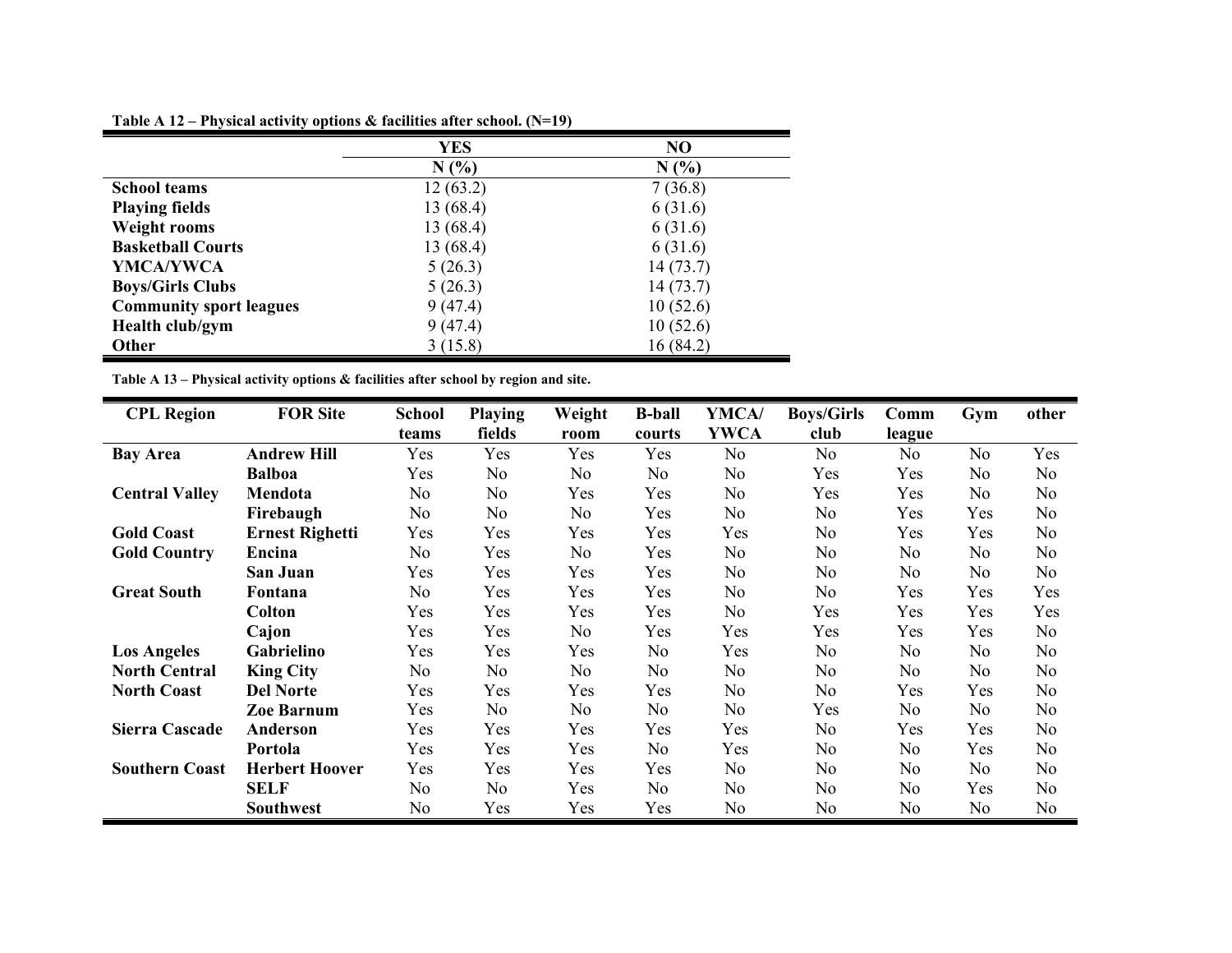**Table A 14 – Physical activity promotions seen or heard on campus. (N=19)** 

| <b>Type of Physical Activity</b><br><b>Promotion</b> | YES<br>N(% | NO<br>N(%) |
|------------------------------------------------------|------------|------------|
| Posters/signs                                        | 12(63.2)   | 7(36.8)    |
| <b>Student paper</b>                                 | 7(36.8)    | 12(63.2)   |
| Over P.A.                                            | 7(36.8)    | 12(63.2)   |
| Parent newsletter                                    | 5(26.3)    | 14(73.7)   |
| other                                                | 10(52.6)   | 9(47.4)    |

**Table A 15 – Physical activity promotions seen or heard on campus by region and site.** 

| <b>CPL Region</b>     | <b>FOR Site</b>        | Posters/       | <b>Student</b> | Over           | <b>Parent</b>  | Other          |
|-----------------------|------------------------|----------------|----------------|----------------|----------------|----------------|
|                       |                        | signs          | newspapers     | P.A.           | newsletter     |                |
| <b>Bay Area</b>       | <b>Andrew Hill</b>     | No             | Yes            | Yes            | Yes            | Yes            |
|                       | <b>Balboa</b>          | Yes            | <b>Yes</b>     | No.            | No.            | Yes            |
| <b>Central Valley</b> | Mendota                | N <sub>0</sub> | N <sub>0</sub> | N <sub>0</sub> | N <sub>0</sub> | Yes            |
|                       | Firebaugh              | Yes            | N <sub>0</sub> | N <sub>0</sub> | N <sub>0</sub> | No.            |
| <b>Gold Coast</b>     | <b>Ernest Righetti</b> | N <sub>0</sub> | N <sub>0</sub> | N <sub>0</sub> | N <sub>0</sub> | Yes            |
| <b>Gold Country</b>   | Encina                 | Yes            | No             | No             | No             | N <sub>0</sub> |
|                       | San Juan               | N <sub>0</sub> | N <sub>0</sub> | N <sub>0</sub> | N <sub>0</sub> | N <sub>0</sub> |
| <b>Great South</b>    | Fontana                | Yes            | Yes            | Yes            | Yes            | N <sub>0</sub> |
|                       | <b>Colton</b>          | Yes            | Yes            | Yes            | Yes            | Yes            |
|                       | Cajon                  | N <sub>0</sub> | N <sub>0</sub> | N <sub>0</sub> | No             | N <sub>0</sub> |
| <b>Los Angeles</b>    | Gabrielino             | No             | <b>Yes</b>     | No.            | N <sub>0</sub> | <b>Yes</b>     |
| <b>North Central</b>  | <b>King City</b>       | Yes            | N <sub>0</sub> | Yes            | No.            | No.            |
| <b>North Coast</b>    | <b>Del Norte</b>       | N <sub>0</sub> | N <sub>0</sub> | N <sub>0</sub> | N <sub>0</sub> | N <sub>0</sub> |
|                       | <b>Zoe Barnum</b>      | Yes            | N <sub>0</sub> | No.            | Yes            | N <sub>0</sub> |
| <b>Sierra Cascade</b> | Anderson               | Yes            | Yes            | Yes            | No             | Yes            |
|                       | Portola                | Yes            | N <sub>0</sub> | No             | No             | Yes            |
| <b>Southern Coast</b> | <b>Herbert Hoover</b>  | <b>Yes</b>     | <b>Yes</b>     | N <sub>0</sub> | N <sub>0</sub> | <b>Yes</b>     |
|                       | <b>SELF</b>            | Yes            | N <sub>0</sub> | Yes            | N <sub>0</sub> | Yes            |
|                       | <b>Southwest</b>       | Yes            | No             | Yes            | Yes            | No             |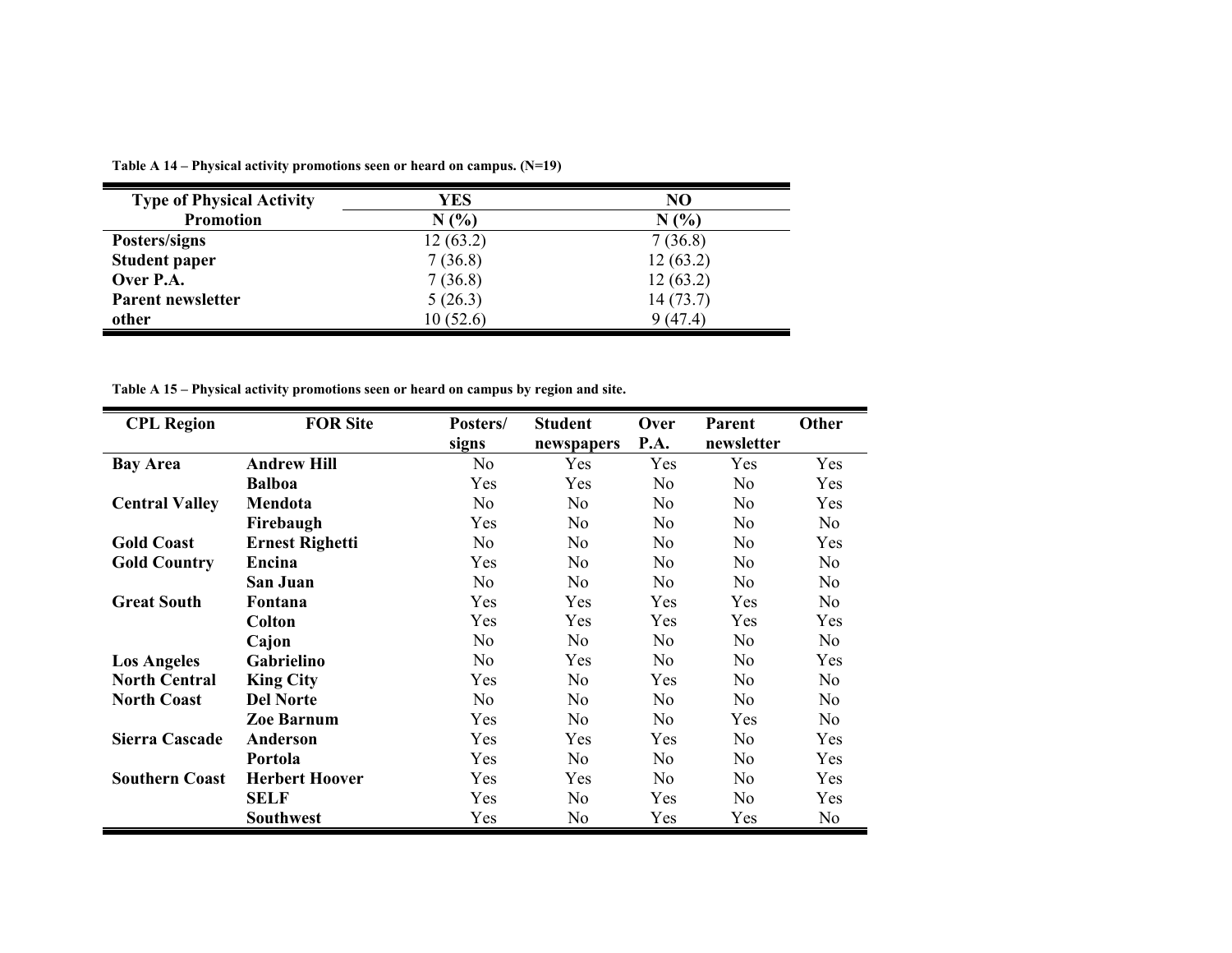| <b>CPL Region</b>     | <b>FOR Site</b>        | <b>Healthy foods</b> | <b>Healthy</b>                      | <b>School</b>                     | After-school                      | Physical                              |
|-----------------------|------------------------|----------------------|-------------------------------------|-----------------------------------|-----------------------------------|---------------------------------------|
|                       |                        | score                | <b>Eating Promo</b><br><b>Score</b> | Physical<br><b>Activity Score</b> | Physical<br><b>Activity Score</b> | <b>Activity</b><br><b>Promo Score</b> |
|                       |                        |                      |                                     |                                   |                                   |                                       |
|                       | <b>Total Possible:</b> | 11.0                 | 5.0                                 | 6.0                               | 9.0                               | 5.0                                   |
| <b>Bay Area</b>       | <b>Andrew Hill</b>     | 10.0                 | 5.0                                 | 2.0                               | 5.0                               | 4.0                                   |
|                       | <b>Balboa</b>          | 8.0                  | 3.0                                 | 3.0                               | 3.0                               | 3.0                                   |
| <b>Central Valley</b> | Mendota                | 2.0                  | 3.0                                 | 3.0                               | 4.0                               | 1.0                                   |
|                       | Firebaugh              | 2.0                  | 1.0                                 | 3.0                               | 3.0                               | 1.0                                   |
| <b>Gold Coast</b>     | <b>Ernest Righetti</b> | 5.0                  | 2.0                                 | 5.0                               | 7.0                               | 1.0                                   |
| <b>Gold Country</b>   | Encina                 | 6.0                  | 3.0                                 | 4.0                               | 2.0                               | 1.0                                   |
|                       | <b>San Juan</b>        | 3.0                  | 3.0                                 | 4.0                               | 4.0                               | 0.0                                   |
| <b>Great South</b>    | Fontana                | 8.0                  | 4.0                                 | 4.0                               | 6.0                               | 4.0                                   |
|                       | <b>Colton</b>          | 10.0                 | 2.0                                 | 6.0                               | 8.0                               | 5.0                                   |
|                       | Cajon                  | 4.0                  | 2.0                                 | 3.0                               | 6.0                               | 2.0                                   |
| <b>Los Angeles</b>    | Gabrielino             | 4.0                  | 1.0                                 | 3.0                               | 4.0                               | 2.0                                   |
| <b>North Central</b>  | <b>King City</b>       | 5.0                  | 3.0                                 | 3.0                               | 0.0                               | 2.0                                   |
| <b>North Coast</b>    | <b>Del Norte</b>       | 7.0                  | 3.0                                 | 3.0                               | 6.0                               | 0.0                                   |
|                       | <b>Zoe Barnum</b>      | 8.0                  | 3.0                                 | 0.0                               | 2.0                               | 2.0                                   |
| Sierra Cascade        | <b>Anderson</b>        | 6.0                  | 4.0                                 | 4.0                               | 7.0                               | 4.0                                   |
|                       | Portola                | 3.0                  | 2.0                                 | 2.0                               | 5.0                               | 2.0                                   |
| <b>Southern Coast</b> | <b>Herbert Hoover</b>  | 9.0                  | 2.0                                 | 3.0                               | 4.0                               | 3.0                                   |
|                       | <b>SELF</b>            | 8.0                  | 2.0                                 | 4.0                               | 2.0                               | 3.0                                   |
|                       | <b>Southwest</b>       | 4.0                  | 2.0                                 | 2.0                               | 3.0                               | 3.0                                   |
|                       | Mean (sd)              | 5.7(2.2)             | 2.3(1.1)                            | 3.3(1.4)                          | 4.1(2.1)                          | 2.1(1.5)                              |
|                       | Median                 | 5.5                  | 2.0                                 | 3.0                               | 4.0                               | 2.0                                   |

#### **Table A 16 – Environmental assessment scores.**